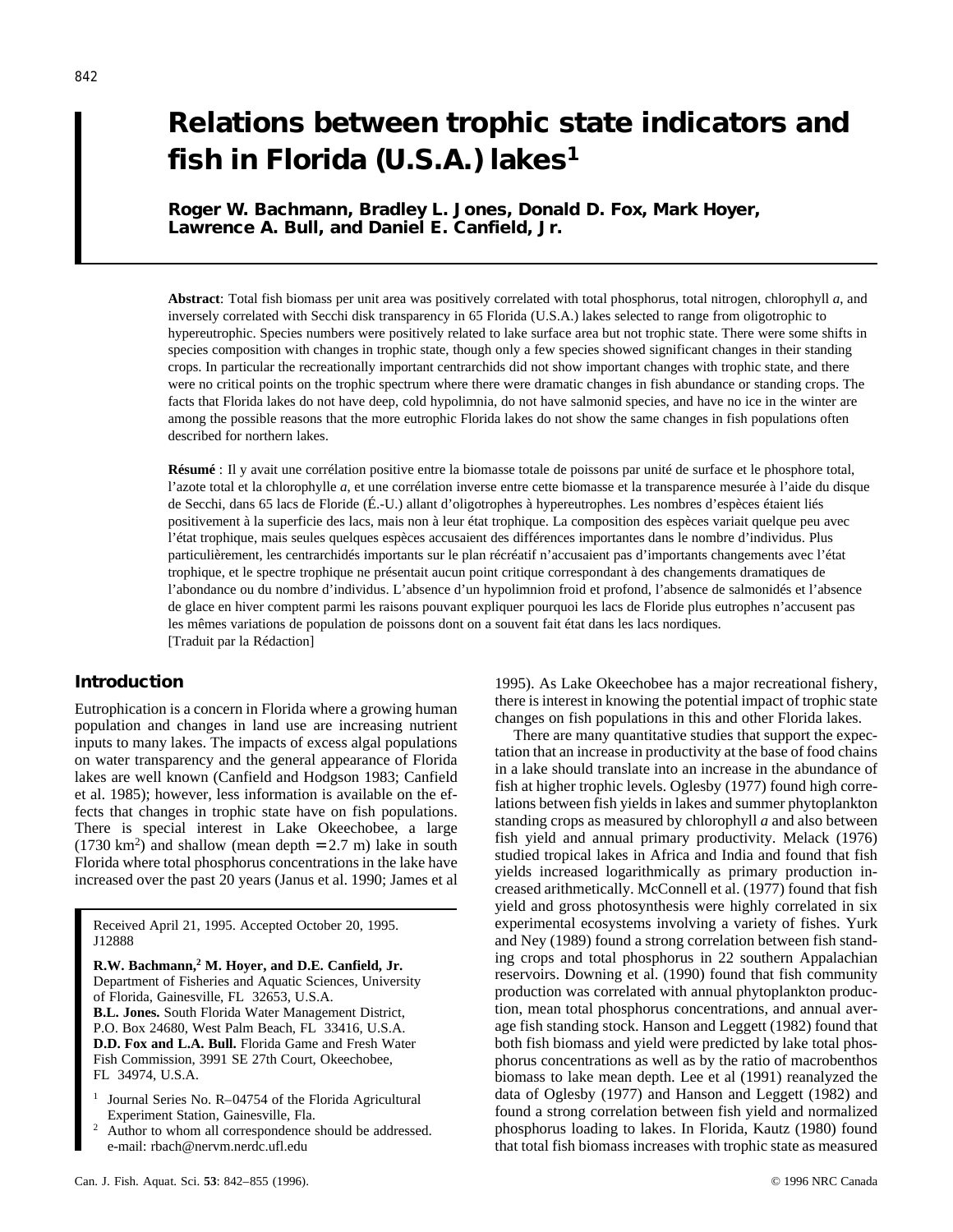



by total nitrogen concentrations. Bays and Crisman (1983) found a similar relationship with algal chlorophylls. The overwhelming evidence from these and other studies is that, as lakes become more eutrophic, the standing crops, productivity, and yields of fish increase. Ryding and Rast (1989) cite this as one of the positive properties of eutrophication in relation to the production of fish for food. In addition to the studies based on standing crops or commercial fish yields, Jones and Hoyer (1982) found that the yields of sport fish to angler harvest in 26 lakes and reservoirs in Iowa and Missouri were highly correlated to mean summer phytoplankton standing crop as measured by chlorophyll *a*.

Conversely, there are many observations in the literature that suggest that, as eutrophication proceeds, there is a decline in the quality of a fishery in terms of species composition. Larkin and Northcote (1969) reviewed a number of studies showing changes in fish populations as a result of eutrophication. These included changes in the fish fauna of Lake Erie coincident with eutrophication, the loss of *Coregonus* from Lake Muritz in northern Germany, and the loss of whitefish in the Bodensee. In a recent review of the literature on eutrophication and fisheries, Lee et al (1991) agree that eutrophication can significantly affect the types of fish in a water body. They cite various studies showing a decline in species richness in response to an increase in trophic state. Persson et al. (1988) showed that, in going from the least productive to the most productive in a series of Swedish lakes, there was a major decrease in the proportion of piscivorous fish. In his study of 22 lakes in Florida, Kautz (1980) concluded that sport fishes reach maximum biomass and optimum densities in mesotrophic–eutrophic lakes but suffer adverse effects with further enrichment.

Many of these previous studies have been carried out on deep, northern lakes with different fish communities from those in Florida. The results may not directly apply to shallower lakes in a warmer climate. The purpose of our study was to examine data on trophic indicators and fish populations

from a large sample of Florida lakes to determine the relationships between lake trophic state and the total biomass, species richness, species composition, and standing crops of fish.

## **Methods**

#### **Fish sampling**

Most of the data were collected on 60 Florida lakes (Fig. 1) that were sampled specifically to develop empirical relationships between fish and trophic state variables (Canfield and Hoyer 1992). Ten to 17 lakes were sampled each year between June 1986 and June 1990. The lakes encompassed a range of trophic states and included lakes within the major trophic categories (oligotrophic, mesotrophic, eutrophic, and hypereutrophic) following the guidelines of Forsberg and Ryding (1980). Rotenone sampling for fish was conducted once during the warm season (May–November) at each lake to determine standing crop and community structure. Two to twelve 0.08-ha blocknets were set at each lake depending on lake size. The majority of lakes were sampled with six nets, but Little Fish Pond (surface area 2 ha) was sampled with only 2 nets while Lake Apopka (surface area >12 000 ha) was sampled with 12 nets. Equal numbers of blocknets were set in littoral (with one side being the shore) and limnetic habitats. Blocknet sampling followed procedures outlined by Shireman et al. (1983). Biomass (kilograms per hectare) estimates were calculated for each fish species in each net and weighted by habitat (littoral and open-water area) to obtain whole-lake estimates.

Each lake was also sampled by gillnets and electrofishing to provide additional information on fish species composition. Three experimental gillnets were fished in the majority of lakes, but six nets were set in Lake Apopka. Nets were fished along the bottom in water depths >2 m once for 24 h during the summer sampling period. Gillnets were  $50 \times 2.4$  m and each gillnet had five 10-m panels of different mesh size (bar mesh sizes: 19, 25, 38, 51, and 76 mm). Electrofishing was conducted at each lake once during the warm season sampling period in nearshore areas in all habitats. Two to 10 electrofishing samples (10 min transects) were taken at each lake depending on lake size. Six samples were taken at most of the lakes, but only two samples were taken at Little Fish Pond (lake surface area 2 ha). Ten samples were taken from Lake Harris (lake surface area 5580 ha). Electrofishing transects were evenly spaced around each lake and electrofishing was done for 10 min with continuous current.

For Lake Okeechobee, data were obtained from fish population surveys made by the Florida Game and Fresh Water Fish Commission (Fox et al. 1992). Fish assemblages were sampled for biomass in five vegetation communities in the northern, southern, and western regions of the lake. Sampling was carried out in the fall seasons of 1989, 1990, and 1991. Three blocknets, 3.4 m deep with 3-mm bar mesh and encompassing 0.08 ha, were set in each vegetation community in each sample area during each year. Three Wegner rings  $(4.0 \text{ m}^2)$ (Wegner et al. 1973) were randomly placed within each blocknet to estimate abundance of fish less than 6 cm total length (Miller et al. 1990). Emulsified rotenone (5%) was applied within the net at a concentration of 2 mg⋅L<sup>-1</sup>, and fish were picked up for 3 days. Percentages of fish collected on the second and third day in similar vegetation types were used to adjust numbers of fish collected in Wegner rings removed after the first day. Collected fish were sorted by species, divided into 2-cm size-clases (i.e., 4-cm group, 4.00–5.99 cm), enumerated, and weighed to the nearest gram. Second- and third-day weights were assigned from length–weight tables derived from first-day weights.

Although no fish biomass samples were taken from the open-water areas of Lake Okeechobee, trawl sampling data were used to check the fish species list (Fox et al. 1992). A 4.88-m, semiballoon trawl net having 35-mm stretched mesh in the wings and 25-mm stretched mesh in the bag was fished in July and January of each year beginning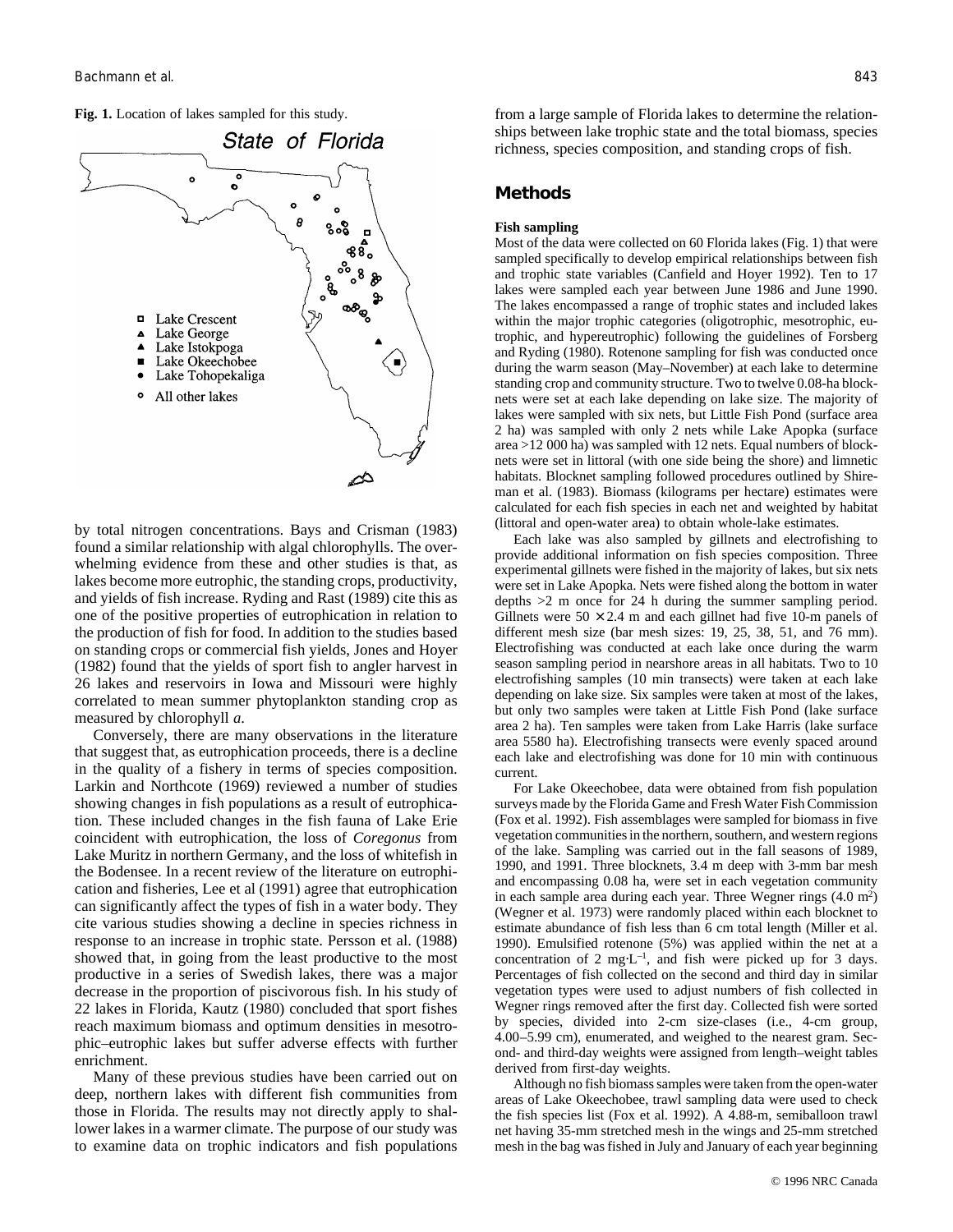Table 1. Total number of fish species, whole lake fish standing crop, littoral zone fish standing crop, total phosphorus (TP), total nitrogen (TN), chlorophyll *a* (Chl *a)*, Secchi depths (SD), mean depths (*Z*), and surface areas (SA) for 65 Florida lakes.

| Standing crop     |                          |                      |                      |                        |                        |                        |           |         |                |  |
|-------------------|--------------------------|----------------------|----------------------|------------------------|------------------------|------------------------|-----------|---------|----------------|--|
|                   | No. of fish              | Whole lake           | Littoral zone        | <b>TP</b>              | <b>TN</b>              | Chl $a$                | <b>SD</b> | Z       | SA             |  |
| Lake              | species                  | $(kg \cdot ha^{-1})$ | $(kg \cdot ha^{-1})$ | $(\mu g \cdot L^{-1})$ | $(\mu g \cdot L^{-1})$ | $(\mu g \cdot L^{-1})$ | (m)       | (m)     | (ha)           |  |
| Okeechobee        | 41                       |                      | 372                  | 92                     | 1480                   | 30                     | 0.5       | 2.7     | 173 000        |  |
| Crescent          | 44                       |                      | 284                  | 30                     | 1100                   | 34                     | 0.6       |         | 6 2 9 0        |  |
| George            | 42                       |                      | 379                  | 56                     | 1400                   | 79                     | 0.7       |         | 18 600         |  |
| Istokpoga         | 31                       |                      | 219                  | 210                    | 700                    | 10                     | 0.9       | 1.8     | 11 207         |  |
| Tohopekaliga      | 34                       |                      | 507                  | 138                    | 1535                   | 44                     | 0.8       | $2.0\,$ | 9 1 9 4        |  |
| Alligator         | 18                       | 112                  | 211                  | 371                    | 2367                   | 84                     | 0.5       | 1.1     | 137            |  |
| Apopka            | 24                       | 24                   | 81                   | 140                    | 3789                   | 127                    | 0.3       | 1.6     | 12 4 12        |  |
| Baldwin           | 19                       | 65                   | 361                  | 21                     | 530                    | 18                     | 1.6       | 4.5     | 80             |  |
| Barco             | 9                        | 7                    | 11                   | $\overline{c}$         | 82                     | $\mathbf{1}$           | 5.4       | 4.4     | 13             |  |
| Bell              | 16                       | 44                   | 63                   | 17                     | 641                    | 20                     | 1.5       | 2.7     | 32             |  |
| <b>Bivens</b> Arm | 12                       | 683                  | 326                  | 384                    | 3256                   | 241                    | 0.4       | 1.2     | 76             |  |
| Bonny             | 16                       | 79                   | 420                  | 59                     | 1858                   | 40                     | 0.6       | 2.0     | 143            |  |
| <b>Brim Pond</b>  | 6                        | 103                  | 80                   | 9                      | 624                    | 8                      | 2.2       | 4.0     | $\mathfrak{Z}$ |  |
| <b>Bull Pond</b>  | 22                       | 69                   | 117                  | 11                     | 522                    | 3                      | 1.4       | 2.3     | 11             |  |
| Carlton           | 25                       | 308                  | 749                  | 92                     | 3228                   | 173                    | 0.4       | 3.6     | 155            |  |
| Carr              | 15                       | 207                  | 8                    | 19                     | 874                    | 11                     | 1.8       | 1.9     | 254            |  |
| Catherine         | 17                       | 103                  | 91                   | $\sqrt{2}$             | 303                    | $\sqrt{2}$             | 3.2       | 3.2     | 41             |  |
| Clay              | 7                        | 136                  | 85                   | $\overline{7}$         | 356                    | $\overline{4}$         | 4.0       | 2.3     | 5              |  |
| Clear             | 12                       | 41                   | 227                  | $21\,$                 | 761                    | 21                     | 1.3       | 5.9     | 64             |  |
| Conine            | 20                       | 179                  | 174                  | 1043                   | 2056                   | 110                    | 0.5       | 3.5     | 96             |  |
| Crooked           | 12                       | 106                  | 113                  | 7                      | 313                    | 5                      | 3.1       | 2.3     | 8              |  |
| Cue               | 6                        | 10                   | 44                   | 5                      | 91                     | $\overline{c}$         | 5.8       | 3.5     | 59             |  |
| Deep              | 17                       | 88                   | 89                   | $\boldsymbol{2}$       | 158                    | $\mathbf{1}$           | 5.1       | 3.0     | $\overline{4}$ |  |
| Douglas           | 17                       | 81                   | 81                   | 11                     | 1122                   | $\mathfrak{2}$         | 1.5       | 1.2     | 16             |  |
| Fish              | 21                       | 129                  | 210                  | 25                     | 935                    | 18                     | 1.0       | 1.9     | 89             |  |
| Gate Lake         | 14                       | 69                   | 82                   | 28                     | 407                    | 20                     | 1.1       | 1.8     | 8              |  |
| Grasshopper       | 21                       | 135                  | 161                  | 6                      | 259                    | $\mathbf{1}$           | 3.7       | 2.7     | 59             |  |
| Harris            | 34                       | 109                  | 206                  | 28                     | 1550                   | 37                     | 0.6       | 4.0     | 5 5 8 0        |  |
| Hartridge         | 21                       | 47                   | 44                   | 11                     | 485                    | $\overline{4}$         | 2.3       | 3.4     | 176            |  |
| Holden            | 16                       | 84                   | 258                  | 44                     | 1226                   | 64                     | 0.5       | 4.5     | 102            |  |
| Hollingsworth     | 16                       | 150                  | 1046                 | 113                    | 2517                   | 135                    | 0.3       | 1.5     | 144            |  |
| Hunter            | 18                       | 414                  | 444                  | 98                     | 1723                   | 82                     | 0.5       | 1.7     | 340            |  |
| Keys Pond         | 10                       | $27\,$               | 41                   | 2                      | 208                    | $\mathbf{1}$           | 5.3       | 2.9     | $\mathfrak s$  |  |
| Killarny          | 18                       | 230                  | 403                  | 21                     | 603                    | $22\,$                 | 1.0       | 4.7     | 96             |  |
| Koon              | 23                       | 46                   | 45                   | 5                      | 687                    | 3                      | 1.4       | 1.5     | 44             |  |
| Lawbreaker        | $\overline{\mathcal{L}}$ | 32                   | 42                   | 1                      | 108                    | $\mathbf{1}$           | 5.5       | 4.3     | 5              |  |
| Lindsey           | 13                       | 78                   | 167                  | 19                     | 636                    | 6                      | 1.9       | 2.2     | 55             |  |
| Little Fish       | $\,8\,$                  | 240                  | 251                  | 21                     | 1161                   | 13                     | 1.4       | $1.2\,$ | $\overline{c}$ |  |
| Live Oak          | 23                       | $27\,$               | 81                   | 13                     | 389                    | $\overline{9}$         | $2.6\,$   | $3.0\,$ | 152            |  |
| Lochloosa         | 29                       | 149                  | 160                  | $32\,$                 | 1053                   | $22\,$                 | 1.0       | 1.8     | 2 3 0 9        |  |
| Loften            | 10                       | 56                   | 57                   | 5                      | 633                    | 2                      | $2.5\,$   | $2.6$   | 5              |  |
| Marianna          | $21\,$                   | 193                  | 244                  | $26\,$                 | 1054                   | $21\,$                 | 1.3       | $3.8\,$ | 204            |  |
| Mill Dam          | 29                       | 42                   | 36                   | 11                     | 462                    | $\overline{4}$         | 2.7       | 5.7     | 85             |  |
| Miona             | 24                       | 63                   | 62                   | 12                     | 867                    | $\,8\,$                | 1.5       | $2.3\,$ | 169            |  |
| Moore             | 15                       | 42                   | 96                   | 5                      | 353                    | 3                      | 5.3       | 2.9     | $28\,$         |  |
| Mountain          | 14                       | 135                  | 185                  | $37\,$                 | 813                    | 10                     | 1.7       | 1.6     | 51             |  |
| Mountain 2        | 17                       | 47                   | 193                  | 17                     | 331                    | $\boldsymbol{2}$       | 2.4       | 3.3     | 55             |  |
| Okahumpka         | 25                       | 95                   | 68                   | 21                     | 1033                   | 11                     | 1.4       | 0.9     | 271            |  |
| Orienta           | $17\,$                   | 190                  | 232                  | $25\,$                 | 448                    | 9                      | $2.2\,$   | 3.4     | 52             |  |
| Pasadena          | 16                       | 115                  | 111                  | 15                     | 702                    | $\mathfrak{Z}$         | $2.2\,$   | 3.1     | 151            |  |
| Patrick           | 25                       | 170                  | 173                  | $10\,$                 | 1808                   | 5                      | $2.0\,$   | $1.8\,$ | 159            |  |
| Pearl             | 20                       | 84                   | 111                  | $28\,$                 | 819                    | 228                    | 0.9       | $2.0\,$ | 24             |  |
| Picnic            | 11                       | 48                   | 51                   | 8                      | 137                    | $\mathbf{1}$           | 2.6       | 3.3     | 18             |  |
| Round Pond        | $\overline{9}$           | 135                  | 126                  | 3                      | 444                    | 3                      | $2.6$     | 1.3     | $\overline{4}$ |  |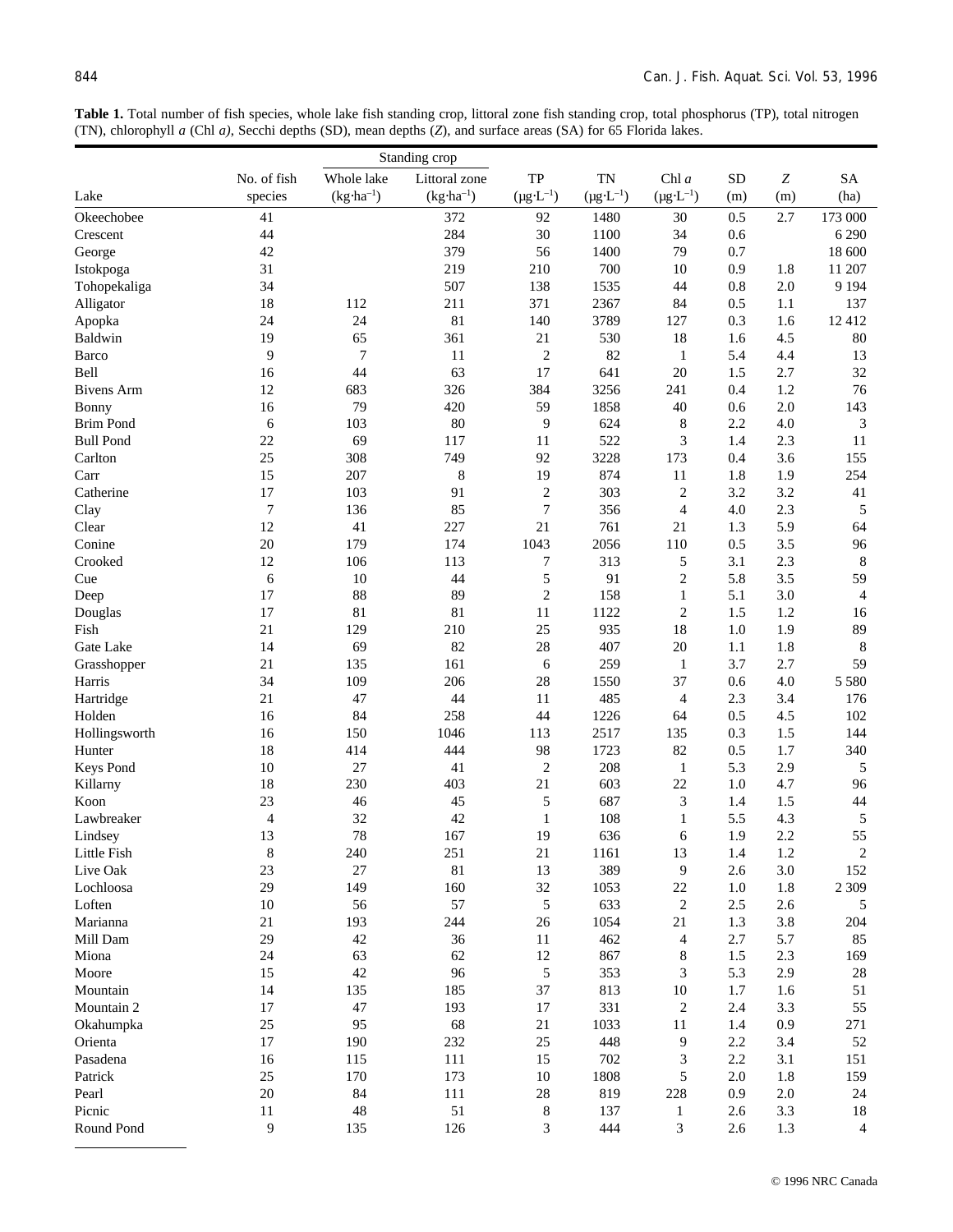#### **Table 1** (*concluded*).

|            |                        |                                    | Standing crop                         |                              |                                     |                                   |                  |          |                   |
|------------|------------------------|------------------------------------|---------------------------------------|------------------------------|-------------------------------------|-----------------------------------|------------------|----------|-------------------|
| Lake       | No. of fish<br>species | Whole lake<br>$(kg \cdot ha^{-1})$ | Littoral zone<br>$(kg \cdot ha^{-1})$ | TP<br>$(\mu g \cdot L^{-1})$ | <b>TN</b><br>$(\mu g \cdot L^{-1})$ | Chl $a$<br>$(\mu g \cdot L^{-1})$ | <b>SD</b><br>(m) | Z<br>(m) | <b>SA</b><br>(ha) |
| Rowell     | 30                     | 463                                | 615                                   | 66                           | 910                                 | 47                                | 0.8              | 1.3      | 147               |
| Suggs      | 20                     | 19                                 | 12                                    | 66                           | 1249                                | 4                                 | 0.5              | 2.0      | 73                |
| Susannah   | 19                     | 217                                | 470                                   | 23                           | 674                                 | 25                                | 1.5              | 3.9      | 31                |
| Swim Pond  | 15                     | 60                                 | 61                                    | 25                           | 1025                                | 11                                | 0.6              | 0.6      | 9                 |
| Thomas     | 13                     | 98                                 | 147                                   | 22                           | 759                                 | 10                                | 1.8              | 3.9      | 55                |
| Tomahawk   | 13                     | 84                                 | 99                                    | 6                            | 192                                 |                                   | 4.2              | 4.4      | 15                |
| Turkey Pen | 10                     | 52                                 | 71                                    | 2                            | 132                                 |                                   | 3.2              | 5.0      | 6                 |
| Wales      | 15                     | 51                                 | 42                                    | 27                           | 899                                 | 42                                | 0.8              | 3.4      | 132               |
| Watertown  | 18                     | 147                                | 290                                   | 27                           | 777                                 | 24                                | 1.0              | 3.8      | 19                |
| Wauberg    | 22                     | 674                                | 464                                   | 166                          | 1478                                | 102                               | 0.6              | 3.6      | 100               |
| West Moody | 18                     | 170                                | 220                                   | 14                           | 584                                 | 2                                 | 2.8              | 3.5      | 39                |
| Mean       | 18                     | 131                                | 200                                   | 60                           | 949                                 | 32                                | 2                | 3        | 3733              |
| Median     | 17                     | 92                                 | 147                                   | 21                           | 759                                 | 10                                | 1.45             | 2.7      | 59                |
| Maximum    | 41                     | 683                                | 1046                                  | 1043                         | 3789                                | 241                               | 5.8              | 5.9      | 173 000           |
| Minimum    | 4                      | 7                                  | 8                                     |                              | 82                                  |                                   | 0.3              | 0.6      | 1.8               |

**Note:** For lakes Okeechobee, Crescent, George, Istokpoga, and Tohopekaliga the water chemistry is based on open-water samples and for the other lakes it is an average of open-water and littoral zone samples. Sampling was done between 1986 and 1992.

**Table 2.** Slopes and intercepts for regression equations and Pearson's correlations  $(r^2)$  between the trophic state variables total phosphorus (TP; mg⋅m–3), total nitrogen (TN; mg⋅m–3), chlorophyll *a* (Chl *a*; mg $\cdot$ m<sup>-3</sup>), and Secchi disk depth (SD; m) in 65 Florida lakes.

| Y-variable           | X-variable           | Slope    | Intercept | $r^2$ |
|----------------------|----------------------|----------|-----------|-------|
| $Log10$ Chl a        | Log <sub>10</sub> TP | 0.887    | $-0.174$  | 0.73  |
| $Log10$ Chl a        | Log <sub>10</sub> TN | 1.405    | $-2.985$  | 0.69  |
| Log <sub>10</sub> TN | $Log_{10} TP$        | 0.498    | 2.180     | 0.66  |
| Log <sub>10</sub> SD | $Log10$ Chl a        | $-0.466$ | 0.617     | 0.78  |
| Log <sub>10</sub> SD | Log <sub>10</sub> TP | $-0.473$ | 0.779     | 0.75  |
| Log <sub>10</sub> SD | Log <sub>10</sub> TN | $-0.790$ | 2.394     | 0.78  |

in July 1987 and continuing through January 1991. In July 1987, one 10-min haul was taken at each of 25 open-water sites. In all subsequent sampling periods, two 10-min hauls were made at 27 sites, although some stations were missed during low-water periods in July 1990.

To add more large lakes to the data set, we also used fish biomass data (Eisenhauer et al. 1993; Moxley et al. 1993; Moyer et al. 1992, 1993) collected by the Florida Game and Fresh Water Fish Commission in the littoral areas of lakes Crescent, George, Istokpoga, and Tohopekaliga (Fig. 1). In the fall of both 1990 and 1991, eight littoral, standard rotenone blocknet samples (0.1 ha) were taken from Lake Crescent and four from Lake George. Data for species composition were also obtained from two fall 0.4-ha limnetic blocknet samples taken in both years on Lake George. Fish biomass data from Lake Istokpoga and Lake Tohopekaliga were obtained from six (0.4 ha) littoral rotenone blocknet sites taken from August 1988 through August 1991 and fall 1990, 1991, and 1992, respectively. Additional information on species composition was obtained by electrofishing, gill nets, and Wegner rings.

We examined the potential effect of increasing lake trophy on species richness, defined as the number of different species of fish collected in each lake. First, we examined the cumulative number of fish species encountered in each lake as fishing effort increased to assess the likelihood that more sampling would add additional species. For the 60 lakes sampled by Canfield and Hoyer (1992), we constructed curves showing the cumulative numbers of fish species obtained as progressively more blocknets were fished. For each spe-

cies in each lake, we used our catch records to determine the number of nets in which the species was found out of the total number of nets set. We then determined the probability that the species would be encountered for the first time in the first, second, third, and other nets set following the basic laws of probability (Dietrich and Kearns 1986). The expected frequencies for each species for each net were then summed to derive a curve of species found versus sampling effort. In each case the greatest increases in numbers of species found are in the first few nets with relatively little increase in the number of species caught as the last net is fished. As a measure of the flatness of the right-hand portion of the curve, the numbers of species seen after the next to last net was fished were expressed as a percentage of the number of species found after the last net was examined. In 41 of the 60 lakes, 95–100% of the species found in all nets were found by the next-to-last net. In only three cases was the value less than 90%. However, in addition to the species found in these blocknets, fish were also collected by gillnets and electroshocking to search for species that may have been missed.

For the five lakes sampled by the Florida Game and Freshwater Fish Commission, we compiled the cumulative numbers of species collected by all means for each year of sampling. For lakes Okeechobee, Istokpoga, and Tohopekaliga, 40 of 41, 30 of 31, and 32 of 34, respectively, of the species found were noted before the last year of sampling. Lakes Crescent and George were only sampled in 2 years with 36 of 44 and 38 of 42 of the species being found in the first year. We might expect to find a few more species in the latter two lakes with more sampling. It is noted that several marine species were found in these two lakes as a result of their close connection with the St. Johns River estuary and that they had more fish species than any of the other lakes in our study.

To assess whether trophic state played a role in determining the presence or absence of a fish species in lakes of a particular trophic state, we divided our lakes into four groups based on chlorophyll *a* concentrations in the water following the guidelines of Forsberg and Ryding (1980). Oligotrophic lakes had less than 3 mg⋅m–3 of chlorophyll *a* ( $n = 14$ ); mesotrophic, 3–7 mg⋅m<sup>-3</sup> ( $n = 12$ ); eutrophic, 7–40 mg⋅m<sup>-3</sup> (*n* = 26); and hypereutrophic, >40 mg⋅m<sup>-3</sup> (*n* = 13). A chi-square test was used to determine if trophic state played a significant role in determining fish distribution in lakes. Many of the fish were found in fewer than 20 lakes, making the sample size too small for a valid chi-square test. Thus, we further grouped the lakes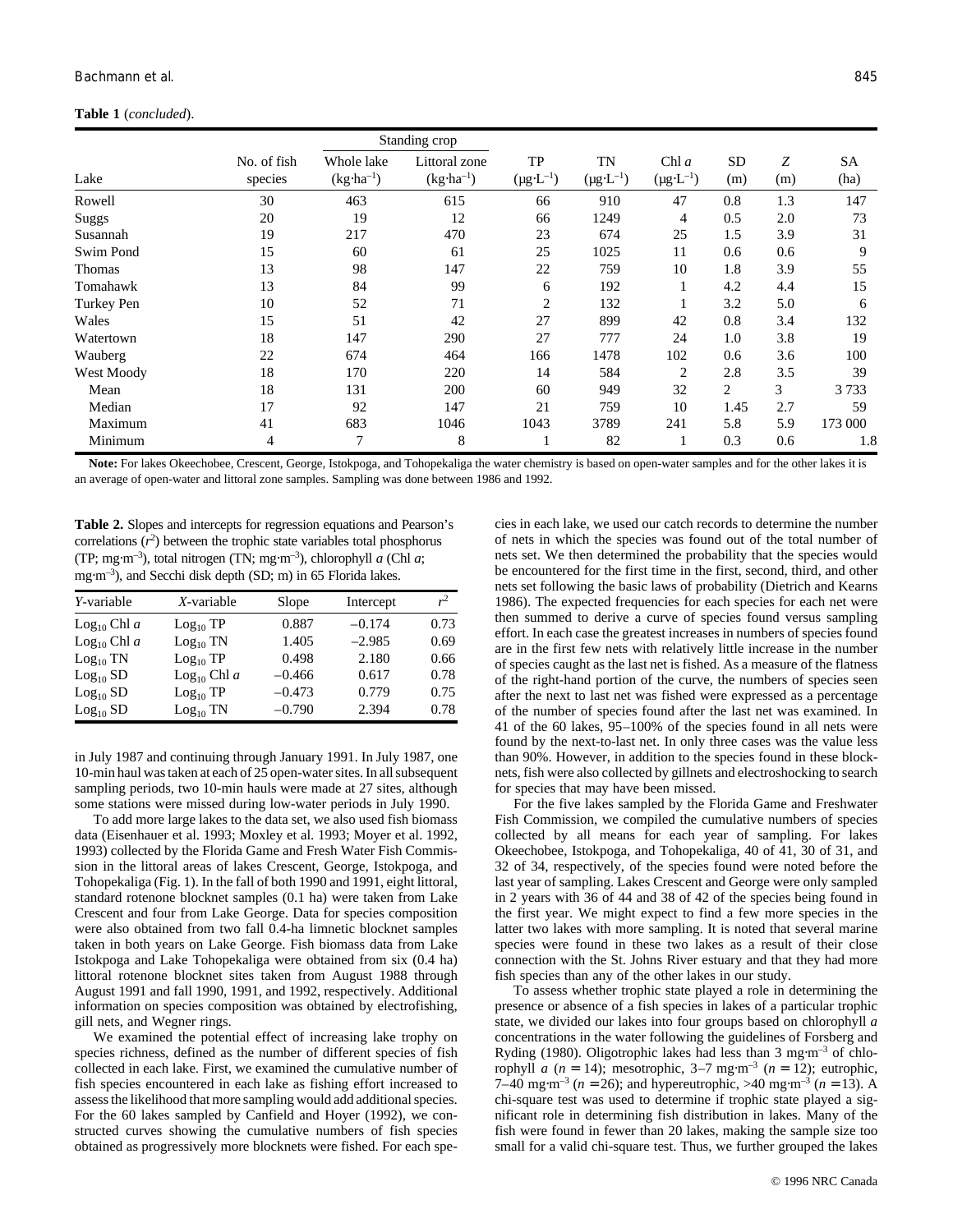**Fig. 2.** Fish standing crops (kg⋅ha–1) in relation to total phosphorus, total nitrogen, chlorophyll *a*, and Secchi disk transparency for 65 Florida lakes. The regression lines and  $r<sup>2</sup>$  values are based on the 60 lakes with whole-lake estimates of standing crops. The points for the five large lakes represent littoral fish standing crops only and are included for comparative purposes.



into oligotrophic–mesotrophic lakes and eutrophic–hypereutrophic lakes and tested to see if the frequencies of presence or absence were randomly distributed between the two groups. If any of the expected frequencies were less than five, we used the Fisher exact probability test (Siegel 1956) to test for significant differences in distributions.

To determine the effects of lake trophic state on the standing crops of individual fish species in the 60 lakes with weighted averages for fish standing crops, we determined the average standing crop for each species in each of the four trophic state categories. If a species was missing in a lake, its standing crop was included as zero. A one-way analysis of variance was used to determine if there were significant differences in the standing crops among the four trophic categories.

To test the idea that the proportion of piscivorous species declines with increasing trophic state (Persson et al. 1988), we calculated the percent of the total fish biomass that consisted of piscivorous fish for the 60 lakes that had both littoral and open-water samples. Those fish considered piscivorous as adults were classified on the basis of the works by Pflieger (1975), Lee et al. (1981), and Becker (1983) and included Florida gar (*Lepisosteus platyrhincus*), longnose gar (*Lepisosteus osseus*), bowfin (*Amia calva*), chain pickerel (*Esox niger*), redfin pickerel (*Esox americanus americanus*), Atlantic

needlefish (*Strongylura marina*), black crappie (*Pomoxis nigromaculatus*), and largemouth bass (*Micropterus salmoides*). Proportions should be useful in detecting relative changes in piscivorous activity; whereas absolute values would be overestimates because these species also feed on other food items.

Because of their importance to the sport fishery, we also calculated the weight of all centrarchids and largemouth bass in each lake's sample (as kilograms per hectare and as percentages of the total fish weight)*.* For five important sport fish species we used the length–frequency data from the blocknet samples from the 60 lakes with weighted means of open-water and littoral fish to calculate relative stock densities (RSD-Q) for quality or larger fish following Gabelhouse (1984). For the warmouth (*Lepomis gulosus*) in each lake we divided the number of fish in the sample 15 cm or greater in length by the number greater than 8 cm long. The resulting RSD-Q value represents the proportion of the stock fish (those fish greater than 8 cm) that are of quality size (15 cm) or greater. The same lengths were used for the bluegill (*Lepomis macrochirus*) calculations. For the redear sunfish (*Lepomis microlophus*) we divided the number of fish larger than 18 cm by those greater than 12 cm; for the black crappie, the number greater than 20 cm by those greater than 12 cm;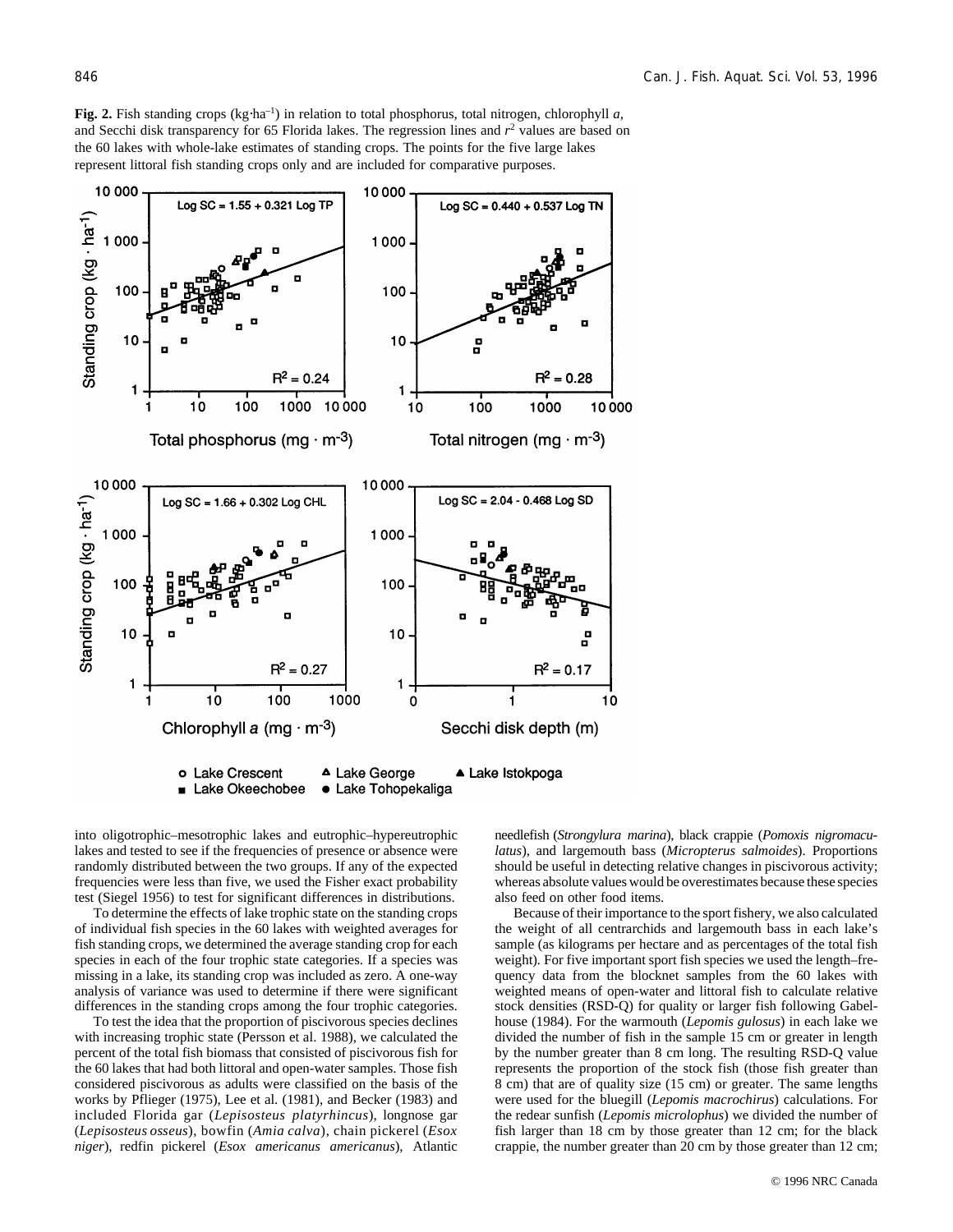**Fig. 3.** Relationship between the number of species of fish per lake and the logarithm of lake surface area.



Lake surface area (ha)

and for the largemouth bass, the number of fish greater than 32 cm by those greater than 20 cm. These are the same or close to the minimum sizes suggested by Gabelhouse (1984).

#### **Water quality**

For the 60 Florida lakes sampled by Canfield and Hoyer (1992), six water-quality sampling stations were established at each lake. Summer water samples were collected from six stations (three each in the littoral and pelagic zones) on a single date at the time the fish populations were sampled. Additional samples were collected from the three pelagic stations on two subsequent dates. Secchi disk measurements were made only at the open-water stations. Water was collected from just below the surface (0.5 m) in acid-cleaned Nalgene bottles. Samples were placed on ice and returned to the laboratory for analysis. The measurements that are used in this analysis included total phosphorus, determined with the methods of Murphy and Riley (1962) after persulfate oxidation (Menzel and Corwin 1965); total nitrogen, determined by a modified Kjeldahl technique (Nelson and Sommers 1975); and total chlorophyll *a* concentrations (uncorrected for phaeophytins), determined by filtering a measured portion of lake water through a Gelman type A-E glass fiber filter and then following the method of Yentsch and Menzel (1963) and the equations of Parsons and Strickland (1963).

Surface water samples (0.5 m) were collected from eight openwater stations in Lake Okeechobee. Secchi disk readings were made at the same time and sample analyses included total phosphorus, total nitrogen, and chlorophyll *a*. The station locations and analytical methods are discussed in James et al. (1995). The stations were sampled at least monthly and sometimes twice a month. For this study we calculated monthly averages for each variable for each station and then averaged the station means to find a lake average for each

month. The lake average was taken as the mean of the monthly averages for the years 1989 through 1991. Water-quality data from the open waters of the other four large lakes were based on records and published reports of the Florida Game and Fresh Water Fish Commission (Moyer et al. 1992, 1993; Lange et al. 1993).

### **Statistical analysis**

For tests of the effects of trophic state on fish standing crops in regression analyses, logarithms of total phosphorus, total nitrogen, algal chlorophyll *a*, and Secchi disk depth were used because these variables span several orders of magnitude and their expected errors increase with magnitude. Both linear and curvilinear fits were tried. The parametric statistical analyses (paired *t*-tests, bivariate correlation coefficients, and analysis of variance) were run according to Snedecor and Cochran (1980) using the JMP statistical package (SAS Institute 1994). Multiple regressions were run with the stepwise, forward selection mode (SAS Institute Inc. 1985). Chi-square analyses followed the procedures given in Siegel (1956). The 5% level of confidence was used to reject null hypotheses in all cases.

# **Results**

Two-way analysis of variance showed no differences ( $p <$ 0.05) in concentrations of total phosphorus, total nitrogen, and chlorophyll *a* from open-water samples, littoral area samples, and averages of the two for the 60 original lakes. No differences ( $p < 0.05$ ) were found in a comparison of our openwater samples from Lake Okeechobee and littoral samples (Phlips et al. 1993) from that lake. Thus, either littoral samples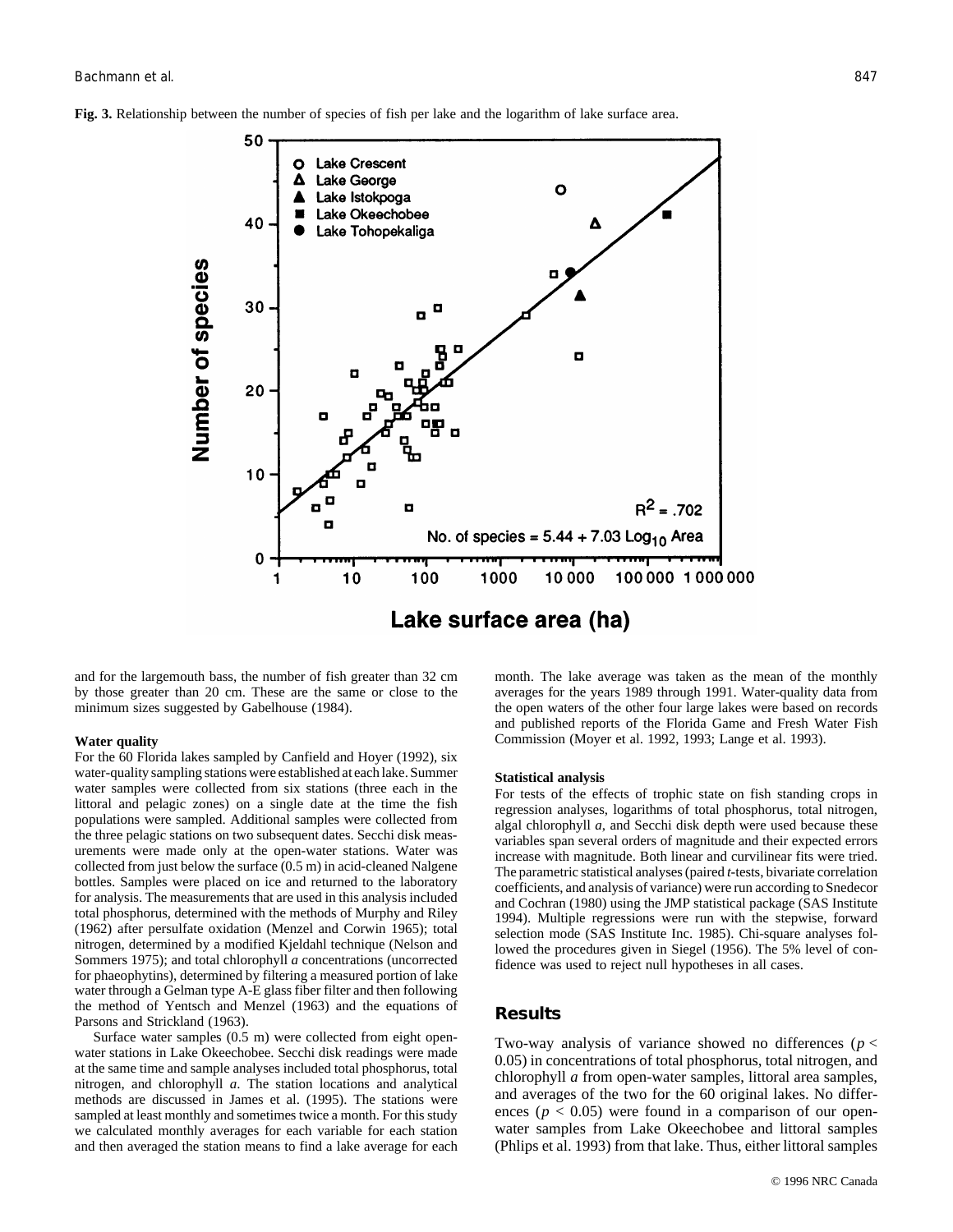Table 3. Fish species collected in 65 Florida lakes ranked by frequency of occurrence.

|                         |                                         |                |                        |                        | Standing crop          |           |                      |                      |        |              |
|-------------------------|-----------------------------------------|----------------|------------------------|------------------------|------------------------|-----------|----------------------|----------------------|--------|--------------|
|                         |                                         |                |                        |                        |                        |           | Whole                | Littoral             |        | Lake Trophic |
|                         |                                         | No. of         | TP                     | CHL a                  | <b>TN</b>              | Surface   | lake                 | only                 | size   | state        |
| Common name             | Scientific name                         | lakes          | $(\mu g \cdot L^{-1})$ | $(\mu g \cdot L^{-1})$ | $(\mu g \cdot L^{-1})$ | area (ha) | $(kg \cdot ha^{-1})$ | $(kg \cdot ha^{-1})$ | effect | effect       |
| Bluegill                | Lepomis macrochirus                     | 64             | 57                     | 29                     | 938                    | 413       | 38.102               |                      | None   | None         |
| Largemouth bass         | Micropterus salmoides                   | 64             | 57                     | 29                     | 938                    | 413       | 15.102               |                      | None   | None         |
| Warmouth                | Lepomis gulosus                         | 63             | 57                     | 28                     | 934                    | 418       | 8.639                |                      | None   | None         |
| Mosquitofish            | Gambusia holbrooki                      | 51             | 68                     | 33                     | 1023                   | 504       | 0.274                |                      | None   | None         |
| Redear sunfish          | Lepomis microlophus                     | 50             | 73                     | 37                     | 1132                   | 537       | 15.067               |                      | More   | More         |
| Golden shiner           | Notemigonus crysoleucas                 | 47             | 76                     | 38                     | 1177                   | 571       | 5.321                |                      | More   | More         |
| <b>Brook silverside</b> | Labidesthes sicculus                    | 47             | 53                     | 27                     | 939                    | 542       | 0.138                |                      | None   | None         |
| Lake chubsucker         | Erimyzon sucetta                        | 42             | 27                     | 12                     | 735                    | 284       | 11.751               |                      | None   | Less         |
| <b>Black</b> crappie    | Pomoxis nigromaculatus                  | 42             | 84                     | 42                     | 1192                   | 634       | 4.840                |                      | More   | More         |
| Swamp darter            | Etheostoma fusiforme                    | 40             | 31                     | 14                     | 724                    | 283       | 0.033                |                      | None   | None         |
| Brown bullhead          | Ictalurus nebulosus                     | 34             | 95                     | 43                     | 1229                   | 784       | 2.802                |                      | More   | More         |
| Yellow bullhead         | Ictalurus natalis                       | 33             | 32                     | 29                     | 961                    | 737       | 1.290                |                      | None   | None         |
| Seminole killifish      | Fundulus seminolis                      | 32             | 79                     | 42                     | 1142                   | 822       | 0.628                |                      | None   | More         |
| Golden topminnow        | Fundulus chrysotus                      | 32             | 22                     | 11                     | 688                    | 156       | 0.344                |                      | None   | Less         |
| Bluespotted sunfish     | Enneacanthus gloriosus                  | 29             | 22                     | 17                     | 846                    | 407       | 1.779                |                      | More   | None         |
| Bluefin killifish       | Lucania goodei                          | 29             | 26                     | 20                     | 814                    | 414       | 0.729                |                      | More   | None         |
| Threadfin shad          | Dorosoma petenense                      | 26             | 82                     | 40                     | 1195                   | 1 0 0 3   | 20.940               |                      | More   | More         |
| Gizzard shad            | Dorosoma cepedianum                     | 25             | 123                    | 67                     | 1599                   | 1 1 0 4   | 66.074               |                      | More   | More         |
| Florida gar             | Lepisosteus platyrhincus                | 25             | 47                     | 23                     | 883                    | 480       | 2.682                |                      | More   | None         |
| Spotted sunfish         | Lepomis punctatus                       | 24             | 107                    | 40                     | 1169                   | 522       | 2.626                |                      | More   | More         |
| Dollar sunfish          | Lepomis marginatus                      | 24             | 23                     | 15                     | 795                    | 366       | 1.212                |                      | None   | None         |
| Bowfin                  | Amia calva                              | 20             | 57                     | 26                     | 1015                   | 240       | 4.830                |                      | More   | None         |
| Least killifish         | Heterandria formosa                     | 19             | 40                     | 12                     | 712                    | 173       | 0.084                |                      | None   | None         |
| Lined topminnow         | <b>Fundulus lineolatus</b>              | 19             | 10                     | 6                      | 422                    | 43        | 0.190                |                      | Less   | Less         |
| Blue tilapia            | Tilapia aurea                           | 18             | 152                    | 80                     | 1818                   | 1 3 8 0   | 12.731               |                      | More   | More         |
| Tadpole madtom          | Noturus gyrinus                         | 16             | 43                     | 28                     | 1128                   | 1468      | 0.279                |                      | More   | None         |
| White catfish           | Ictalurus catus                         | 15             | 122                    | 40                     | 1353                   | 1760      | 1.085                |                      | More   | More         |
| Taillight shiner        | Notropis maculatus                      | 15             | 67                     | 61                     | 1598                   | 1915      | 0.673                |                      | More   | More         |
| Sailfin molly           | Poecilia latipinna                      | 15             | 44                     | 42                     | 1316                   | 1919      | 0.085                |                      | More   | More         |
| Chain pickerel          | Esox niger                              | 13             | 17                     | 11                     | 728                    | 332       | 4.232                |                      | None   | None         |
| Grass carp              | Ctenopharyngodon idella                 | 12             | 44                     | 39                     | 1170                   | 1 0 9 6   | 17.211               |                      | None   | None         |
| Redfin pickerel         | Esox americanus americanus              | 12             | 16                     | 7                      | 649                    | 572       | 1.035                |                      | None   | Less         |
| Everglades pygmy        |                                         |                |                        |                        |                        |           |                      |                      |        |              |
| sunfish                 | Elassoma evergladei                     | 11             | 54                     | 19                     | 619                    | 45        | 0.033                |                      | None   | Less         |
| Atlantic needlefish     | Strongylura marina                      | 8              | 87                     | 112                    | 2856                   | 6049      | 0.906                |                      | More   | More         |
| Flagfish                | Jordanella floridae                     | 8              | 20                     | 7                      | 800                    | 136       | 0.347                |                      |        | More None    |
| Redbreast sunfish       | Lepomis auritus                         | 7              | 53                     | 66                     | 1570                   | 1 1 7 6   | 1.419                |                      | None   | None         |
| <b>Bream</b>            | Lepomis sp.                             | 6              | 180                    | 96                     | 1976                   | 156       | 1.267                |                      | None   | None         |
| <b>Shiners</b>          | Notropis sp.                            | 6              | 75                     | 27                     | 1094                   | 993       | 0.120                |                      | None   | None         |
| Longnose gar            | Lepisosteus osseus                      | 5              | 81                     | 102                    | 2942                   | 4 2 4 2   | 0.016                |                      | More   | None         |
| Pygmy killifish         | Leptolucania ommata                     | 5              | 9                      | 4                      | 503                    | 31        | 0.002                |                      | None   | None         |
| Pirate perch            | Aphredoderus sayanus                    | 4              | 42                     | 19                     | 975                    | 643       | 0.106                |                      | None   | None         |
| Striped mullet          | Mugil cephalus                          | 3              | 161                    | 48                     | 2477                   | 65 963    |                      | 52.537               | None   | None         |
| Channel catfish         | Ictalurus punctatus                     | 3              | 144                    | 24                     | 2227                   | 63 499    |                      | 5.447                | None   | None         |
| American eel            | Anguilla rostrata                       | 3              | 27                     | 24                     | 777                    | 19        | 3.211                |                      | None   | None         |
| Sunshine bass           | Morone chrysops $\times$ Morone         |                |                        |                        |                        |           |                      |                      |        |              |
|                         | saxatilis                               | 3              | 87                     | 112                    | 2856                   | 6049      | 0.466                |                      | None   | None         |
| Flier                   |                                         | 3              | 22                     | 16                     | 853                    | 792       | 0.185                |                      | None   | None         |
| Ladyfish                | Centrarchus macropterus<br>Elops saurus | 2              | 195                    | 56                     | 2975                   | 12 4 45   |                      | 0.450                | None   | None         |
| Hogchoker               | Trinectes maculatus                     | 2              | 195                    | 56                     | 2975                   | 12 4 45   |                      | 0.350                | None   | None         |
| Clown goby              | Microgobius gulosus                     | $\overline{2}$ | 111                    | 32                     | 2990                   | 89 645    |                      | 0.211                | None   | None         |
| Bay anchovy             | Anchoa mitchilli                        | $\mathbf{2}$   | 195                    | 56                     | 2975                   | 12 4 45   |                      | < 0.100              | None   | None         |
| Sheepshead minnow       | Cyprinodon variegatus                   | $\mathbf{1}$   | 92                     | 30                     | 1480                   | 173 000   |                      | 0.310                | None   | None         |
|                         |                                         | 1              | 92                     |                        |                        |           |                      |                      |        |              |
| Snook                   | Centropomus undecimalis                 |                |                        | 30                     | 1480                   | 173 000   |                      | 0.179                | None   | None         |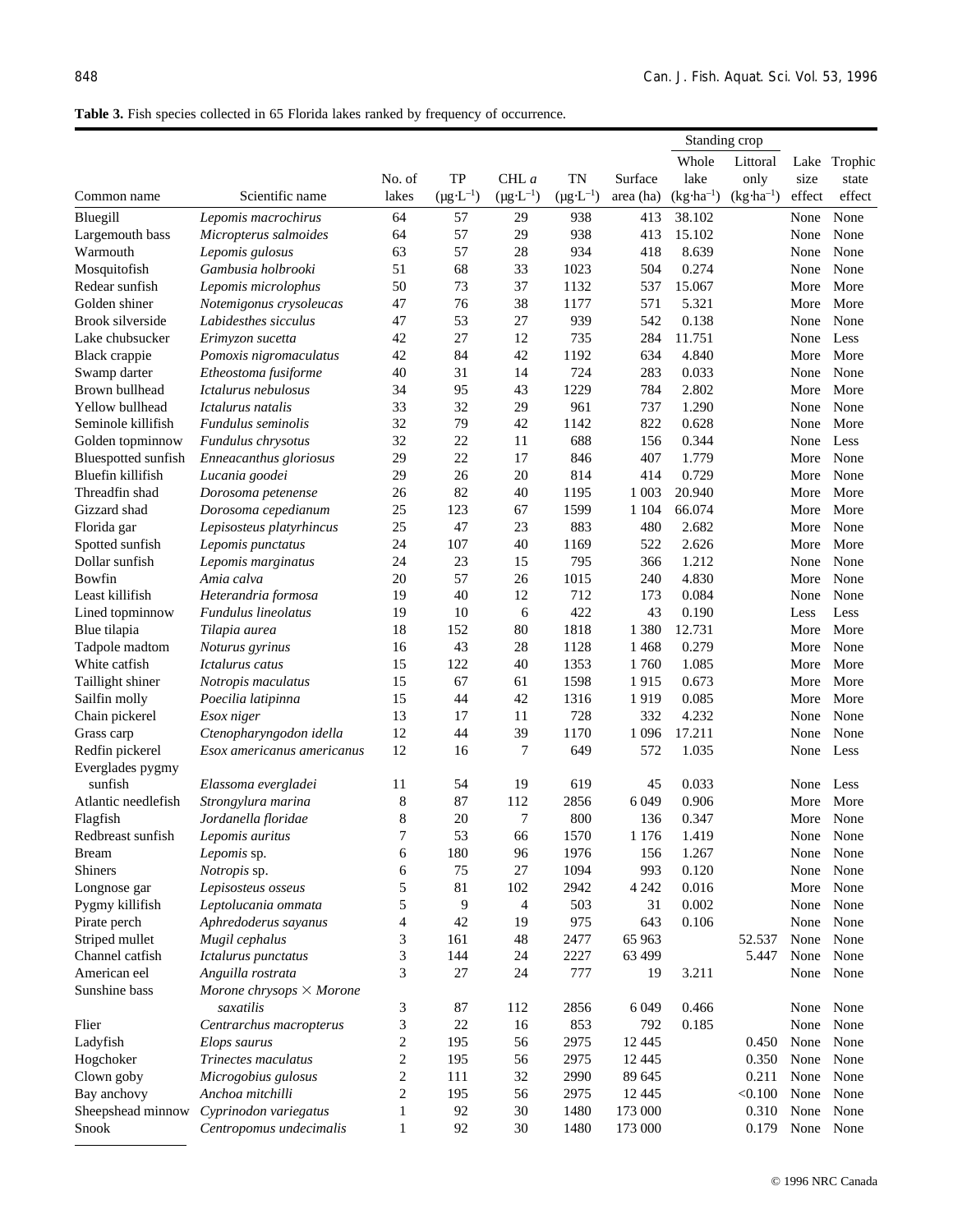## **Table 3** (*concluded*).

|                    |                         |        |                        |                        |                        |           | Standing crop        |                      |        |         |
|--------------------|-------------------------|--------|------------------------|------------------------|------------------------|-----------|----------------------|----------------------|--------|---------|
|                    |                         |        |                        |                        |                        |           | Whole                | Littoral             | Lake   | Trophic |
|                    |                         | No. of | TP                     | CHL a                  | TN                     | Surface   | lake                 | only                 | size   | state   |
| Common name        | Scientific name         | lakes  | $(\mu g \cdot L^{-1})$ | $(\mu g \cdot L^{-1})$ | $(\mu g \cdot L^{-1})$ | area (ha) | $(kg \cdot ha^{-1})$ | $(kg \cdot ha^{-1})$ | effect | effect  |
| <b>Blackbanded</b> |                         |        |                        |                        |                        |           |                      |                      |        |         |
| sunfish            | Enneacanthus chaetodon  |        | 11                     | 4                      | 462                    | 85        | 0.104                |                      | None   | None    |
| Grey snapper       | Lutjanus griseus        |        | 130                    | 34                     | 4500                   | 6 2 9 0   |                      | 0.100                | None   | None    |
| Naked goby         | Gobiosoma bosc          |        | 130                    | 34                     | 4500                   | 6 2 9 0   |                      | 0.100                | None   | None    |
| Inland silversides | Menidia beryllina       |        | 92                     | 30                     | 1480                   | 173 000   |                      | 0.092                | None   | None    |
| Pugnose minnow     | Opsopoeodus emiliae     |        | 92                     | 30                     | 1480                   | 173 000   |                      | 0.006                | None   | None    |
| Opossum pipefish   | Microphis brachyurus    |        | 92                     | 30                     | 1480                   | 173 000   |                      | 0.002                | None   | None    |
| Walking catfish    | Clarias batrachus       |        | 92                     | 30                     | 1480                   | 173 000   |                      | 0.002                | None   | None    |
| Atlantic croaker   | Micropogonias undulatus |        | 130                    | 34                     | 4500                   | 6 2 9 0   |                      | < 0.100              | None   | None    |
| Silver jenny       | Eucinostomus gula       |        | 130                    | 34                     | 4500                   | 6 2 9 0   |                      | < 0.100              | None   | None    |
| American shad      | Alaso sapidissima       |        | 260                    | 79                     | 1450                   | 18 600    |                      | < 0.100              | None   | None    |
| Atlantic stingray  | Dasyatis sabina         |        | 260                    | 79                     | 1450                   | 18 600    |                      | < 0.100              | None   | None    |
| Gulf pipefish      | Syngnathus scovelli     |        | 260                    | 79                     | 1450                   | 18 600    |                      | < 0.100              | None   | None    |
| Pugnose shiner     | Notropis anogenus       | 71     | 260                    | 79                     | 1450                   | 18 600    |                      | < 0.100              | None   | None    |

**Note:** For the lakes in which they were found, average values are given for the trophic state indicators total phosphorus (TP), chlorophyll *a* (Chl *a*), total nitrogen (TN), lake surface areas and whole lake standing crops (based on both littoral and open-water blocknets). For six of the lakes only littoral standing crop data are available. Chi-square or Fisher exact probability tests were used to determine if fish species were more or less abundant in larger rather than smaller lakes or in eutrophic–hypertrophic lakes rather than oligotrophic–mesotrophic lakes. More, significant increase; less, significant decrease; none, no difference.

or a combination of littoral and open-water samples can be used to characterize lakes in a broad survey of this type.

Total phosphorus, total nitrogen, and chlorophyll *a* concentrations ranged over two or three orders of magnitude (Table 1). For example, chlorophyll *a* ranged from 1 to  $241$  mg⋅m<sup>-3</sup>. There were no significant correlations between the trophic state indicators and lake mean depth. This probably results from the very small range of mean depths in these Florida lakes (0.6–5.8 m; Table 1). There was a tendency for the larger lakes to be more eutrophic. We found weak positive correlations ( $p < 0.05$ ) between total phosphorus, total nitrogen, and chlorophyll *a* with the logarithms of surface area  $(r^2 = 0.09, 0.26,$  and 0.09, respectively) and a negative correlation with Secchi disk depth  $(r^2 = 0.22)$ .

Chlorophyll *a* concentrations in these lakes were highly correlated  $(p < 0.01)$  with both total phosphorus and total nitrogen (Table 2). Because total phosphorus and total nitrogen were both correlated  $(p < 0.01)$  with each other (Table 2), these data do not indicate which is the limiting element. The Secchi disk transparency is highly correlated with chlorophyll *a*, total phosphorus, and total nitrogen ( $p < 0.01$ ; Table 2). For these lakes as a group the chlorophyll *a* concentration largely determines the water transparency rather than suspended solids and humic materials, although there are exceptions in some individual lakes.

The standing crop of fish based on a weighted average of catches in both littoral and open-water blocknets averaged 131 kg⋅ha<sup>-1</sup> (range 7–683 kg⋅ha<sup>-1</sup>). For the 60 lakes with both littoral and open-water data the standing crops of fish increased with increases in chlorophyll *a*, total phosphorus, and total nitrogen and decreased with increases in Secchi disk transparency (Fig. 2). The correlations were significant ( $p <$ 0.01) though the *r*<sup>2</sup> values (0.27, 0.24, 0.28, and 0.27, respectively) indicated that trophic state explained only about one fourth of the variance in fish crops. There was no significant correlation between the standing crop of fish and lake surface

area. Other factors and experimental error in sampling may be responsible for a great portion of the observed variance in the standing crop estimates. Five lakes only had estimates of littoral fish standing crops, so they were not included in the correlation analysis. The points for littoral fish crops in those five lakes are plotted in the same graphs, however, to illustrate that they fall within the same scatter as the points for the other 60 lakes (Fig. 2).

On average there were 18 species of fish in each lake (range 4–44 species; Table 1). The larger the lake the more species of fish that were found. Lake surface area (Fig. 3) explained 70% of the variance in species numbers. A number of marine species (e.g., Atlantic stingray (*Dasyatis sabina*), bay anchovy (*Anchoa mitchilli*), Atlantic croaker (*Micropogonias undulatus*), etc.) occurred in some of the larger lakes with oceanic connections. A reanalysis with those species removed still yielded an  $r^2$  of 0.67. Species richness was weakly correlated with total phosphorus, total nitrogen, chlorophyll *a*, and Secchi depth  $(r^2 = 0.05, 0.20, 0.03, \text{ and } 0.25, \text{ respectively})$ with a positive relationship for the first three variables and a negative relationship for the Secchi disk transparency. However, in a stepwise, multiple regression in the forward mode using logarithms of surface area, total phosphorus, total nitrogen, chlorophyll *a*, and Secchi disk transparency as independent variables, log surface area was the only significant variable selected. There was no indication that the number of fish species declined with increasing trophic state in these lakes.

Sixty-five fish species were collected in the study lakes (Table 3). Bluegill, largemouth bass, warmouth, mosquitofish (*Gambusia holbrooki*), and redear sunfish were found in 75–98% of the lakes, whereas 15 other species were collected in only a single lake. Significant differences in their distributions between lakes of different trophic states were found for 18 species (Fig. 4). Thirteen of the fish species were more likely to be present in lakes of higher trophic states while only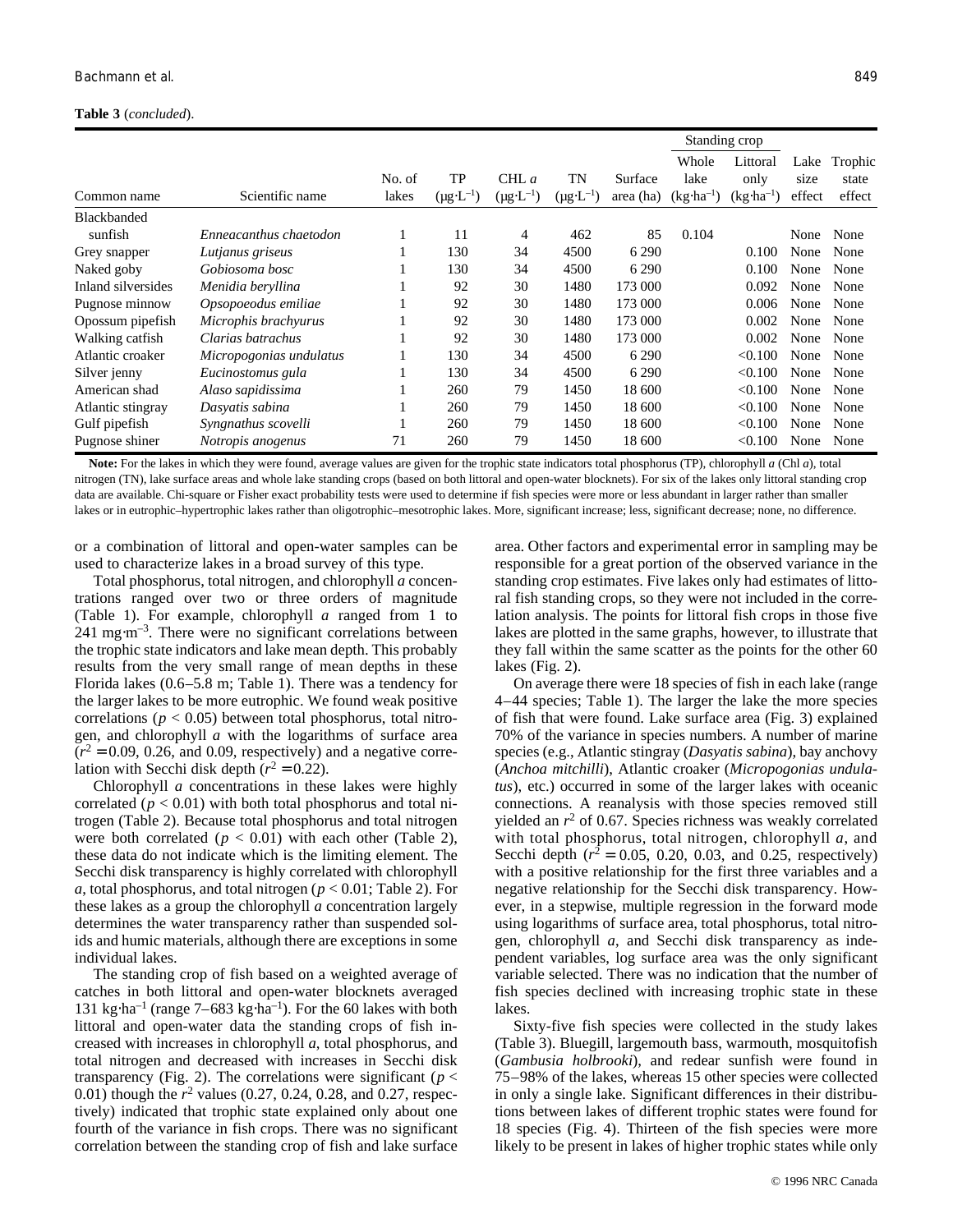**Fig. 4.** Fraction of lakes of different trophic state in which various species of fish were present. For each of these species, except the bluegill and largemouth bass, there was a significant difference between the fraction found in oligotrophic–mesotrophic lakes and the fraction found in eutrophic–hypereutrophic lakes.



five species, the lake chubsucker (*Erimyzon sucetta*), golden topminnow (*Fundulus chrysotus*), lined topminnow (*Fundulus lineolatus*), redfin pickerel, and Everglades pygmy sunfish (*Elassoma evergladei*), were less likely to be found in eutrophic–hypereutrophic lakes than oligotrophic–mesotrophic lakes (Table 3). Another indication of the trophic state preferences for these species can be derived by looking at the average values for the trophic state indicators for the lakes in which they were found (Table 3) relative to the averages for the entire sample (Table 1). For example, the redfin pickerel was most commonly found in lakes with low nutrient concentrations while the blue tilapia (*Tilapia aurea*) was more likely to be in lakes with higher nutrient concentrations.

A similar test was made of the effect of lake size on the distribution of individual fish species. The lakes were divided into small lakes (<100 ha) and large lakes (>100 ha), and a chi-square or Fisher exact probability test (Siegel 1956) was used to test the distribution of presence or absence. Nineteen species were more likely to be found in large lakes while only one was more likely to be found in small lakes (Table 3). In most cases the fish most likely to be found in eutrophic–hypereutrophic lakes were the same species that were more likely to be found in large lakes. Because our larger lakes tended to be more eutrophic, it is not possible to sort out completely the effects of lake size and trophic state.

Standing crops of individual species increased with trophic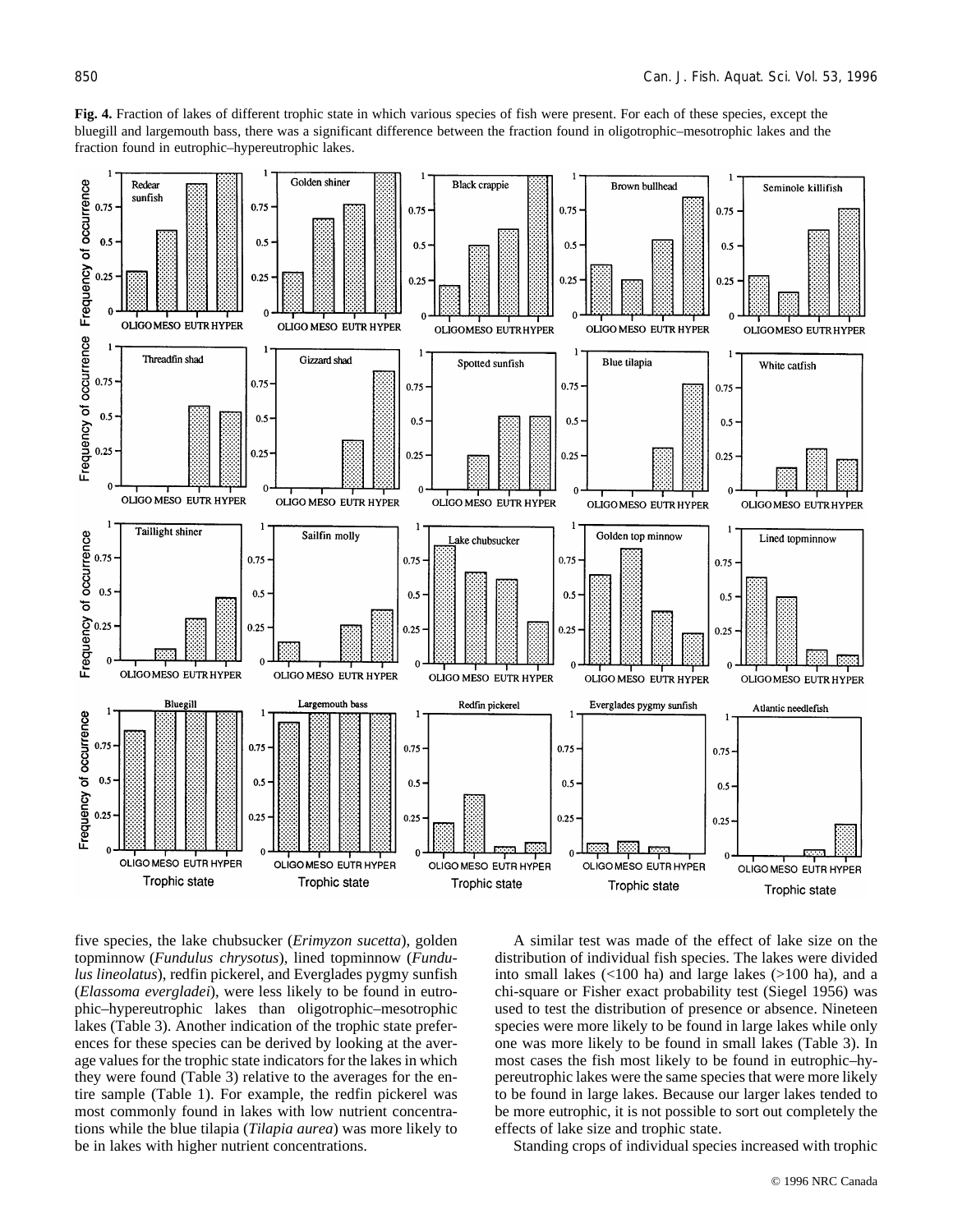**Fig. 5.** Average standing crops with standard errors for fish in groups of lakes of different trophic state. For each of these species a one-way analysis of variance showed significant differences  $(p < 0.05)$  among standing crops for the four trophic categories.



state (*p* < 0.05) for the gizzard shad (*Dorosoma cepedianum*), threadfin shad (*Dorosoma petenese*), black crappie, redear sunfish, and blue tilapia while the warmouth tended to have higher standing crops in lakes of lower productivity (Fig. 5). The increases in biomass for the gizzard shad, the threadfin shad, and the blue tilapia are particularly noteworthy. All were practically absent from oligotrophic–mesotrophic lakes (Fig. 4) but increased in both frequency of occurrence and average standing crop in eutrophic and especially hypereutrophic lakes (Fig. 5). The average standing crop for the gizzard shad for lakes in which it was found  $(66 \text{ kg} \cdot \text{ha}^{-1})$  was the highest for all species encountered while the standing crop for

the threadfin shad  $(21 \text{ kg} \cdot \text{ha}^{-1})$  ranked third behind the bluegill  $(38 \text{ kg} \cdot \text{ha}^{-1})$ . The blue tilapia showed a similar pattern in both frequency of occurrence (Fig. 4) and average standing crop (Fig. 5) as the two shad species.

The piscivorous species as a group averaged about 22% of the total fish biomass in our lakes and ranged from 0 to 73%. The absolute weights of the piscivore group tended not to change with increasing trophic state (Table 4). However, when expressed as a percentage of the total biomass the relative importance of this group declined as the lakes became more productive, though the  $r^2$  values are quite small (0.03– 0.12). On average the percentages of piscivorous species for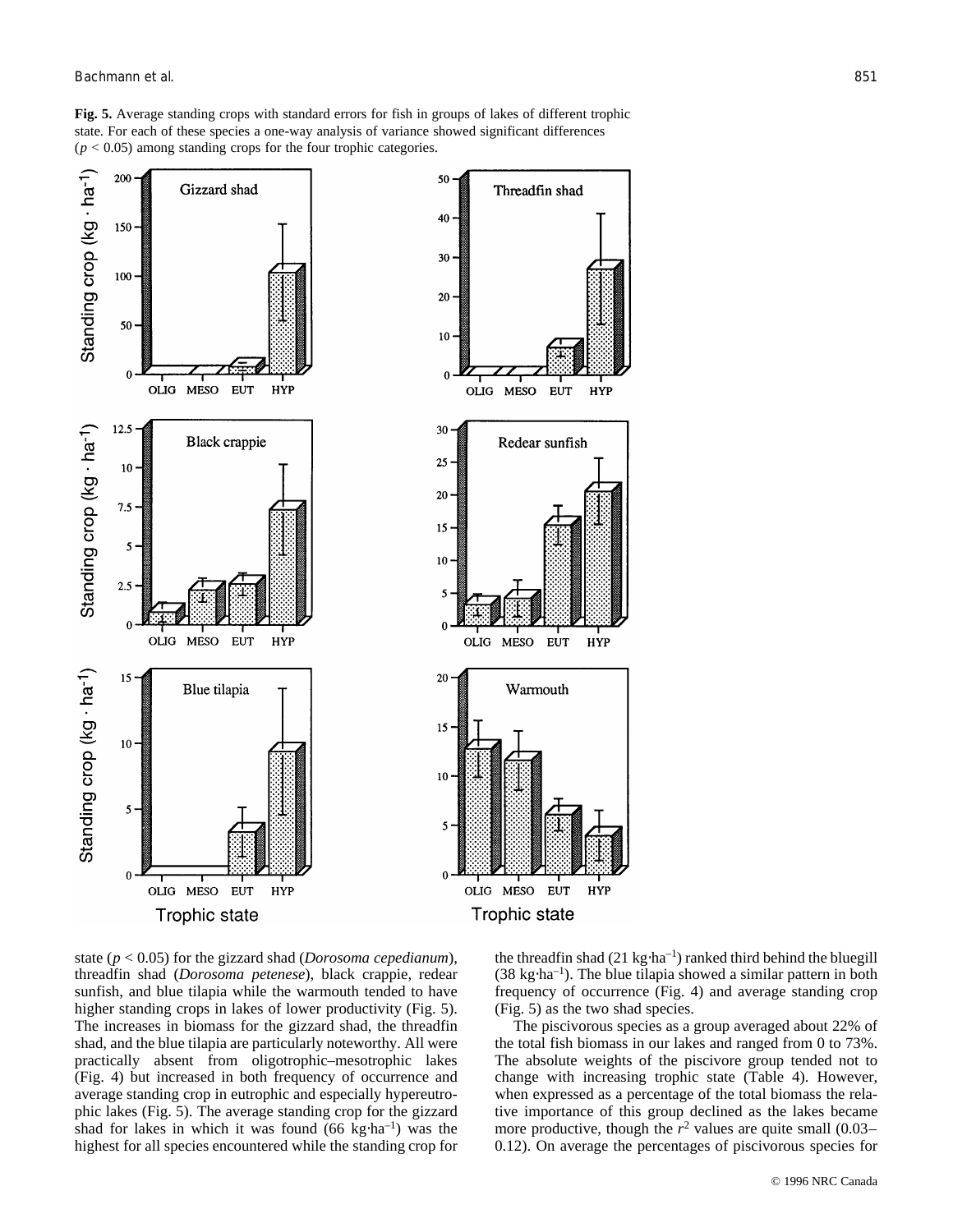|                                                          | Log total<br>phosphorus | Log total<br>nitrogen | Log<br>chlorophyll $a$ | Log Secchi<br>depth |
|----------------------------------------------------------|-------------------------|-----------------------|------------------------|---------------------|
| Total biomass minus shad                                 | $0.14**$                | $0.14**$              | $0.14**$               | $(-)$ 0.07*         |
| Weight of piscivores                                     | 0.01                    | $0.06*$               | 0.02                   | $(-) 0.01$          |
| Weight of centrarchids                                   | $0.14**$                | $0.14**$              | $0.13**$               | $(-)$ 0.06*         |
| Weight of largemouth bass                                | $(-) 0.01$              | $(-) 0.00$            | $(-) 0.00$             | 0.00                |
| Percentages based on total biomass                       |                         |                       |                        |                     |
| Piscivores                                               | $(-)$ 0.09*             | $(-) 0.03$            | $(-)$ 0.12**           | $0.07*$             |
| Centrarchids                                             | $(-) 0.10*$             | $(-)$ 0.06*           | $(-)$ 0.19**           | $0.16**$            |
| Largemouth bass                                          | $(-)$ 0.21**            | $(-)$ 0.14**          | $(-)$ 0.17**           | $0.17**$            |
| Percentages based on total biomass minus biomass of shad |                         |                       |                        |                     |
| Piscivores                                               | $(-) 0.02$              | $(-) 0.00$            | $(-) 0.02$             | 0.01                |
| Centrarchids                                             | 0.01                    | 0.01                  | 0.00                   | 0.00                |
| Largemouth bass                                          | $(-)$ 0.14**            | $(-) 0.10*$           | $(-)$ 0.09*            | $0.11**$            |
| RSD-O                                                    |                         |                       |                        |                     |
| Black crappie                                            | $(-)$ 0.27**            | $(-)$ 0.35**          | $(-)$ 0.23**           | $0.23**$            |
| Bluegill                                                 | $(-) 0.01$              | $(-) 0.03$            | $(-) 0.01$             | 0.02                |
| Largemouth bass                                          | $0.12**$                | $0.16**$              | $0.22**$               | $(-)$ 0.10*         |
| Redear sunfish                                           | 0.01                    | $(-) 0.00$            | 0.00                   | $(-) 0.02$          |
| Warmouth bass                                            | $0.08*$                 | 0.04                  | $0.14**$               | $(-)$ 0.13**        |

**Table 4.** Pearson's correlations  $(r^2)$  between several indices of lake trophic state and several measures of fish population composition and quality for the 60 Florida lakes with data on both open-water and littoral fish.

**Note:** The percentages were calculated on both the total weight of fish and the total weight minus the weights of gizzard shad and threadfin shad. The minus signs in parentheses indicate negative relationships. The RSD-Q represents the proportion of the fish stock greater than a minimum size (see text). Curvilinear regressions were also tried, but they did not result in improved fits for these data.

\*Significant at the 5% level.

\*\*Significant at the 1% level.

oligotrophic, mesotrophic, eutrophic, and hypereutrophic lakes were 25, 28, 21, and 11%, respectively, of the total biomass. One of the most important piscivores, the largemouth bass, on average, made up 15% of the fish biomass with a range of from 0 to 69%. The absolute biomass of the largemouth bass showed no changes with trophic state (Table 4), though their percentage of the total biomass became less abundant at higher trophic states. On average the percentages of largemouth bass by weight in oligotrophic, mesotrophic, eutrophic, and hypereutrophic lakes were 20, 17, 16, and 4%, respectively, of the total biomass. The centrarchids, on average, made up 66% of the total biomass with a range from 15 to 99%. They likewise showed a pattern of increasing absolute biomass with increases in trophic state (Table 4) but decreasing in percent biomass in lakes of higher trophic states.

Because of the large increase in standing crops of gizzard shad and threadfin shad found in eutrophic and hypereutrophic lakes, we analyzed the data to see if these increases might be responsible for the drops in the relative proportions of the piscivores, centrarchids, and largemouth bass. The biomasses of these two shad species were subtracted from the total fish biomass to derive a new biomass total that did not include the shad species. This new total also showed increases with increases in trophic state (Table 4); however, both the percent piscivores and percent centrarchids now showed no correlation with trophic state while the percent largemouth bass continued to decrease in lakes at higher trophic levels. This suggests that the addition of large standing crops of gizzard and threadfin shad to the total fish biomass was responsible for the decrease in the proportions of the piscivores and centrarchids as groups.

The largemouth bass is one of the most important fish spe-

cies in terms of occurrence because it was found in 64 of 65 of our study lakes and ranked fifth in average standing crop for the lakes in which it was found (Table 2). It showed no pattern of change in standing crop with changes in lake trophic state for this group of lakes but did show a decline in percentage of total biomass as lakes became more eutrophic. At the same time, however, the proportion by number of largemouth bass of quality size or greater as defined by Gablehouse (1984) increased with increasing trophic state (Table 4). Two other fish, the bluegill and warmouth, were also very common, being found in 64 and 63 of our lakes, respectively. The bluegill showed no changes in average standing crops or in proportions of larger fish with increases in trophic state (Table 4) while the warmouth showed decreases in standing crop (Fig. 5) but increases in the proportion of larger sized individuals with increases in trophic state (Table 4). The redear sunfish showed increases in frequency of occurrence (Fig. 4) and increases in average standing crop (Fig. 5) but no change in RSD-Q (Table 4) as lakes increased in productivity. The other important centrarchid, the black crappie, also became more common (Fig. 4) and had larger standing crops (Fig. 5) in more eutrophic lakes but had a smaller proportion of quality-sized fish (Table 4) in the richer lakes.

## **Discussion**

The fish populations in the Florida lakes in this study fit some of the patterns found for other lakes discussed in the fisheries literature. There is an increase in the total standing crops of fish as the concentrations of total phosphorus, total nitrogen, and chlorophyll *a* increase and as the Secchi depth decreases. Similar results were found by Bays and Crisman (1983) for 30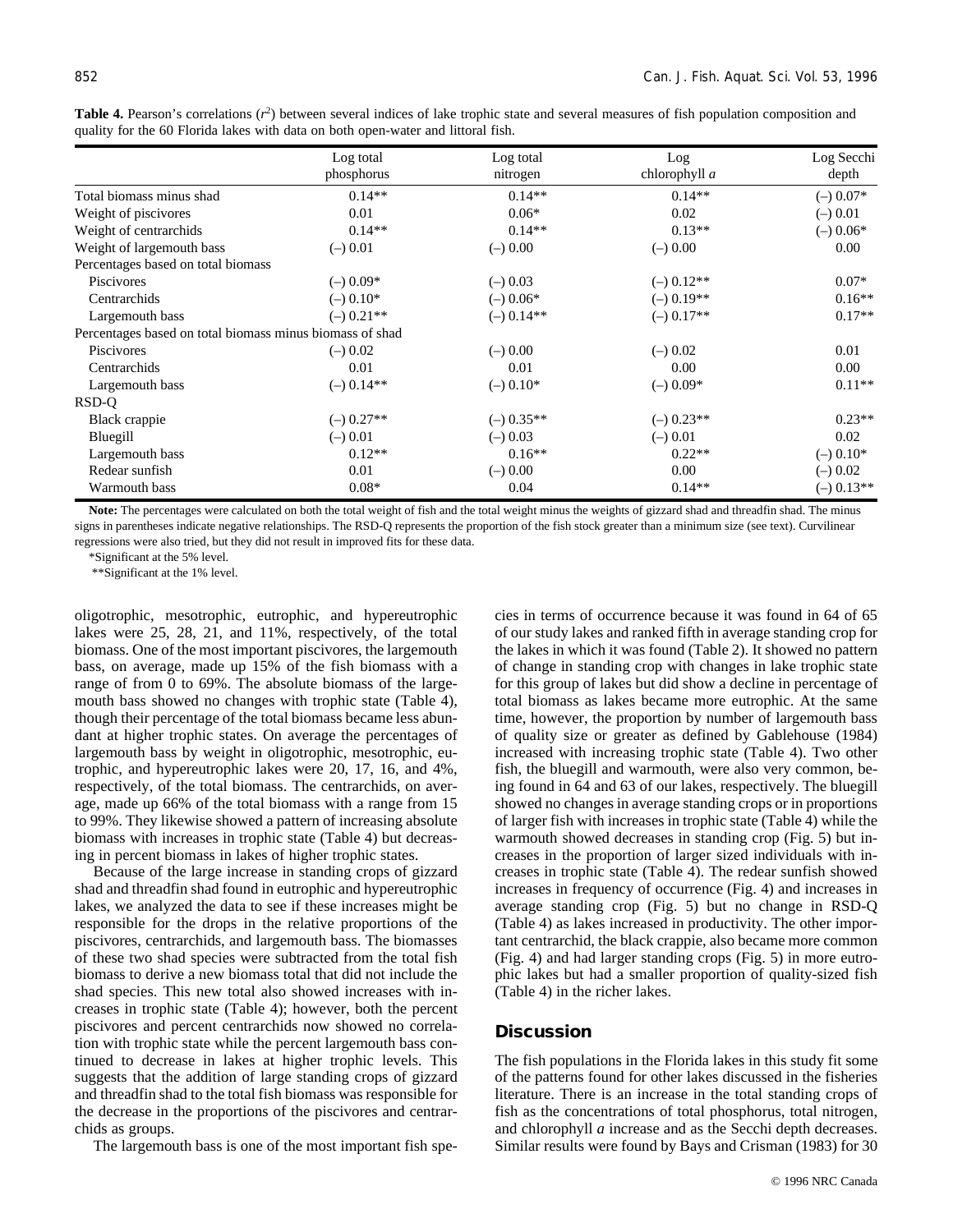Florida lakes. Canfield and Hoyer (1992) also found correlations between fish standing crops and trophic state for 60 Florida lakes when they took into account the standing crops of aquatic macrophytes in addition to phytoplankton in determining trophic state. On average the standing crops increased about one order of magnitude from the oligotrophic to the hypereutrophic Florida lakes in this study with no sign of a decrease in the most hypereutrophic lakes. There is considerable unexplained variance (about 75%) in these relationships due in part to other factors influencing fish crops and the practical sampling problems of estimating the biomass of wild fish populations. For this reason, predictions based on these relationships are imprecise; however, holding all other things constant, the standing crop of fish in Florida lakes should increase as they become more eutrophic.

Increases in trophic state did not result in a decrease in the number of fish species per lake. The lake surface area accounted for most of the variance in total species numbers, and once area was taken into account, there was no correlation between the number of fish species per lake and the various trophic state indices. The finding that larger lakes have a greater species richness than smaller lakes has been documented in comparisons of lakes throughout the world, including North America and Africa (e.g., Barbour and Brown 1974) and in Florida (Keller and Crisman 1990). A number of studies have documented this species–area relationship and tested hypotheses such as equilibria related to colonization and extinction, as suggested by theories of island biogeography and habitat diversity (Browne 1981; Barbour and Brown 1974; Eadie et al. 1986; Magnuson 1976; Tonn and Magnuson 1982). Studies investigating species diversity and fish community assemblages have also looked at factors such as size, pH, plant nutrients, latitude, and insularity and applied statistical techniques to determine the factors that influence species richness (Connor and McCoy 1979; Tonn and Magnuson 1982; Keller and Crisman 1990). Results of regression analyses for lakes in Florida and on data from other parts of North America by Keller and Crisman (1990) show that lake area explains the largest proportion of the variance in fish species richness.

Only five species showed decreases in frequency of occurrence with increasing trophic state, while all other species either stayed the same or increased in frequency of occurrence as lakes became more eutrophic. A similar pattern was found for average standing crops of individual species in lakes of different trophic states. Most species showed no significant change in biomass with changes in trophic state, while one species, the warmouth, decreased. Five species, the gizzard shad, threadfin shad, black crappie, redear sunfish, and blue tilapia, showed increases in standing crops with increasing trophic state. Bays and Crisman (1983) also noted the increased standing crops of shad in Florida lakes. For the recreationally important centrarchids the only negative changes noted with higher trophic states were lower standing crops of warmouth and lower proportions of larger sized black crappie. On the positive side the centrarchids as a group increased in biomass, the redear sunfish and black crappie increased in average standing crop, and the largemouth bass had a higher proportion of larger fish in the more eutrophic lakes.

Persson et al. (1988) found that the piscivorous fish in 15 Swedish lakes they had studied decreased in relative abundance as their lakes became more eutrophic. The piscivores

made up about 70% of the biomass in their oligotrophic lakes and dropped to about 7% in lakes of mesotrophic or higher trophic state. They thought that in very productive lakes with decreased habitat heterogeneity their primary piscivore, the perch (*Perca fluviatilis*), faced increased competition from cyprinids and that this had a negative effect on the recruitment of perch. We also found declines in the relative proportions of piscivores to other fish groups when we looked at lakes of increasing trophic state; however, the magnitude of the decrease was not as great as that found for the Swedish lakes. In our case there was no decrease in the absolute standing crop of the piscivores, but rather higher standing crops of gizzard shad and threadfin shad in eutrophic and hypereutrophic lakes reduced the relative importance of the piscivores.

We could only study the relationships between fish and trophic state over a cross section of lakes of varying trophic state rather than in individual lakes undergoing eutrophication over time. This places a limit on predictions that can be made for Lake Okeechobee or other lakes that may show changes in trophic state due to changes in nutrient inputs resulting from land use changes in their watersheds. Because of the scatter in our data, due in part to the many unexplained factors influencing fish populations and the problems in obtaining precise standing crop information for fish, we would have a problem in making a precise prediction of fish standing crops for an unknown Florida lake given information on basic water chemistry. On the other hand there were some general patterns in the relationships between lake trophic state and the total biomass, species richness, species composition, and species standing crops of fish in Florida lakes that should be useful in a predictive manner. First, the number of fish species in a lake seemed to be determined primarily by the size of the lake and not the trophic state, so we should not expect dramatic changes in total species numbers as lakes become more or less eutrophic. Second, there might be shifts in species composition with changes in trophic state, though only a few species showed significant changes in their standing crops. In particular the recreationally important centrarchids did not show dramatic changes over the trophic spectrum. Third, we did not identify any critical points on the trophic spectrum that caused dramatic changes in fish abundance and standing crops; there was nothing comparable with the loss of dissolved oxygen in the hypolimnion of a eutrophying northern lake. Last, the trophic indicators for our sample of lakes ranged over 2 or 3 orders of magnitude. The expected change in trophic state of a Florida lake that is already in the eutrophic to hypereutrophic category will likely be much less, so changes in the fish population due to changes in trophic status are likely to be small, and any changes in fish populations brought upon by changes in trophic state will be overshadowed by the many other variables that influence fish populations from year to year.

Since these findings do not fit the expectations of several earlier studies in the literature, it is worth looking at how these Florida lakes might differ from the lakes in those earlier studies. One major difference is that many of the lakes where eutrophication has been cited as the cause for changes in fish populations have been deep, stratified lakes in temperate regions where salmonid populations have been reduced or eliminated (Larkin and Northcote 1969). The loss of dissolved oxygen in the hypolimnion of stratified lakes is an important factor in reducing the available habitat for these species of fish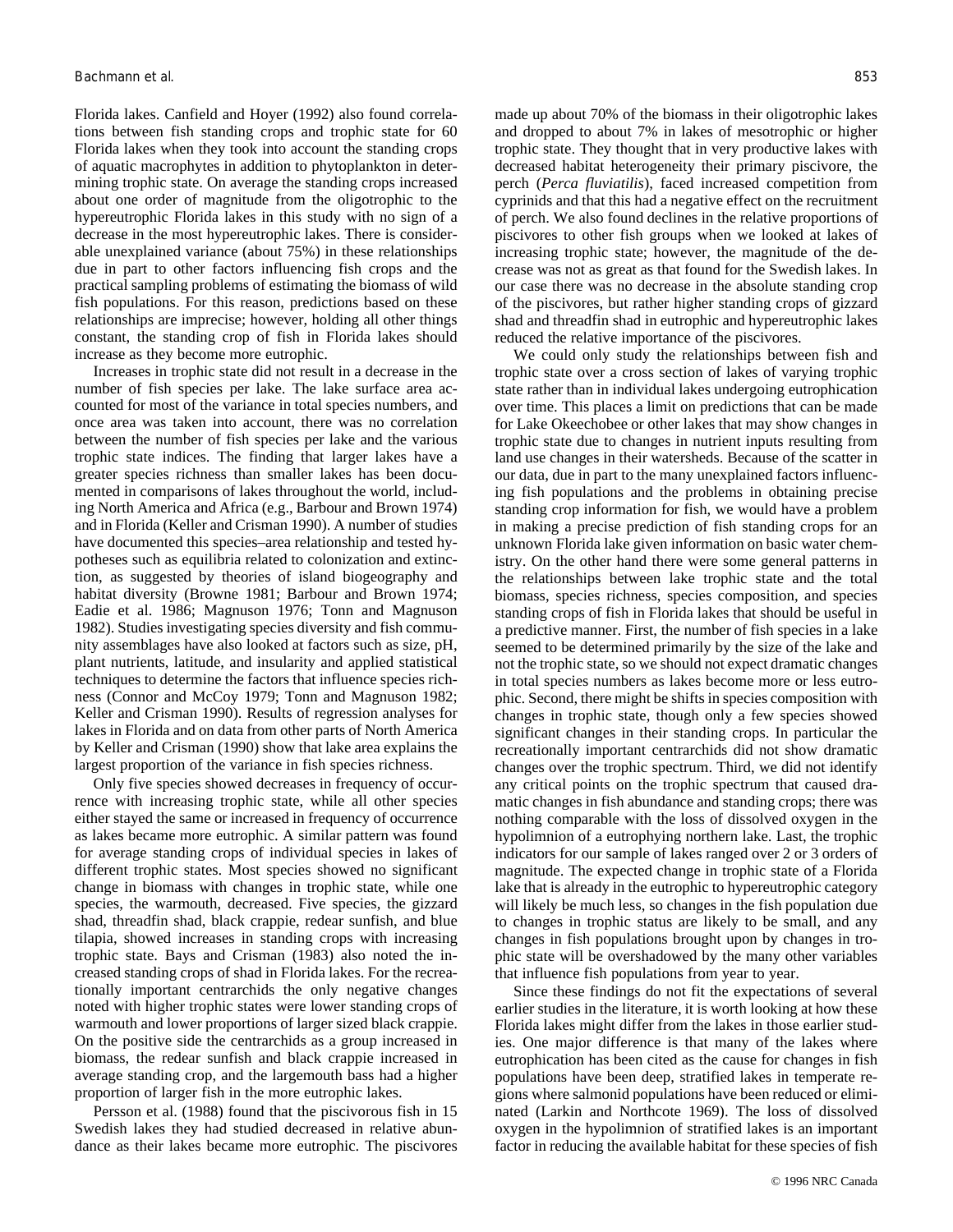and their preferred foods (Colby et al. 1972). Florida lakes, however, are shallow, do not have cold hypolimnia, and lack salmonid species. Winterkills under the ice in the winter are also related to the impacts of eutrophication on fish community structure (Lee et al. 1991), but again this situation would not be relevant in Florida's climate. Lastly, in the case of the 22 lakes studied by Kautz (1980), his plot of sport fish biomass versus trophic state as determined by total nitrogen content did indicate a downward trend for hypereutrophic lakes. However, when he grouped the lakes by trophic state he found that the standing crops of sport fishes for oligotrophic, mesotrophic–eutrophic, and hypereutrophic lakes were 52, 89, and  $65 \text{ kg} \cdot \text{ha}^{-1}$ , respectively, but these values were not statistically different from each other. Thus, those data did not support the contention that sport fish biomass declined with increasing trophic state in Florida lakes. According to our study, Florida lakes with up to 240 mg⋅m<sup>-3</sup> of algal chlorophyll *a* show no significant decrease in biomass of important sport fish except the warmouth.

# **Acknowledgments**

The authors are grateful to Susan Gray, Charles Hanlon, Mark Hanson, Karl Havens, R. Thomas James, Ray Oglesby, Barry Rosen, and Alan Steinman for their helpful comments on various drafts of this manuscript.

# **References**

- Barbour, C.D., and Brown, J.H. 1974. Fish species diversity in lakes. Am. Nat. **108:** 473–489.
- Bays, J.S., and Crisman, T.L. 1983. Zooplankton and trophic state relationships in Florida lakes. Can. J. Fish. Aquat. Sci. **40:** 1813–1819.
- Becker, G.C. 1983. Fishes of Wisconsin. University of Wisconsin Press, Madison, Wis.
- Browne, R.A. 1981. Lakes as islands: biogeographic distribution, turnover rates, and species composition in the lakes of central New York. J. Biogeogr. **8:** 75–83.
- Canfield, D.E., Jr., and Hodgson, L.M. 1983. Prediction of Secchi disc depths in Florida lakes: impact of algal biomass and organic color. Hydrobiologia, **99:** 51–60.
- Canfield, D.E., Jr., and Hoyer, M.V. 1992. Aquatic macrophytes and their relation to the limnology of Florida lakes. Final Report submitted to the Bureau of Aquatic Plant Management, Florida Department of Natural Resources, Tallahassee, Fla.
- Canfield, D.E., Jr., Linda, S.B., and Hodgson, L.M. 1985. Chlorophyll–biomass–nutrient relationships for natural assemblages of Florida phytoplankton. Water Resour. Bull. 21: 381–391.
- Colby, P.J., Spangler, G.R., Hurley, D., and McCombie, A.M. 1972. Effects of eutrophication on salmonid communities in oligotrophic lakes. J. Fish. Res. Board Can. **29:** 975–983.
- Connor, E.F., and McCoy, E.D. 1979. The statistics and biology of the species–area relationship. Am. Nat. **113:** 791–833.
- Dietrich, F.H., and Kearns, T.J. 1986. Basic statistics: an inferential approach. Dellen Publishing Co., San Francisco, Calif.
- Downing, J.A., Plante, C., and Lalonde, S. 1990. Fish production correlated with primary productivity, not the morphoedaphic index. Can. J. Fish Aquat. Sci. **47:** 1929–1936.
- Eadie, J.M., Hurly, T.A., Montgomerie, R.D., and Teather, K.L. 1986. Lakes and rivers as islands: species–area relationships in the fish faunas of Ontario. Environ. Biol. Fishes, **15:** 81–89.
- Eisenhauer, R.L., Benson, D.L., McDaniel, C.K., and Cox, D.T. 1993. Upper St. Johns River Basin Fisheries Investigation Com-

pletion Report. Florida Game and Fresh Water Fish Commission, Tallahassee, Fla.

- Forsberg, C., and Ryding, S.O. 1980. Eutrophication parameters and trophic state indices in 30 Swedish waste-receiving lakes. Arch. Hydrobiol. **88:** 189–207.
- Fox, D.D., Gornak, S., McCall, T.D., and Brown, D.W. 1992. Lake Okeechobee – Kissimmee River Project Completion Report. 1987–1992 Lake Okeechobee Fisheries Investigations. Florida Game and Fresh Water Fish Commission, Tallahassee, Fla.
- Gabelhouse, D.W., Jr. 1984. A length-categorization system to assess fish stocks. North Am. J. Fish. Manage. **4:** 273–285.
- Hanson, J.M., and Leggett, W.C. 1982. Empirical prediction of fish biomass and yield. Can. J. Fish. Aquat. Sci. **39:** 257–263.
- James, R.T., Smith, V.H., and Jones, B.L. 1995. Historical trends in the Lake Okeechobee ecosystem. III. Water quality. Arch. Hydrobiol. Suppl. Monogr. **107:** 49–69.
- Janus, L.L., Søballe, D.M., and. Jones, B.L. 1990. Nutrient budget analyses and phosphorus loading goal for Lake Okeechobee, Florida. Verh. Int. Ver. Theor. Angew. Limnol. **24:** 538–546.
- Jones, J.R., and Hoyer, M.V. 1982. Sportfish harvest predicted by summer chlorophyll *a* concentration in midwestern lakes and reservoirs. Trans. Am. Fish. Soc. **111:** 176–179.
- Kautz, E.S. 1980. Effects of eutrophication on the fish communities of Florida lakes. Proc. Annu. Conf. Southeast. Assoc. Fish Wildl. Agencies, **34:** 67–80.
- Keller, A.E., and Crisman, T.L. 1990. Factors influencing fish assemblages and species richness in subtropical Florida lakes and a comparison with temperate lakes. Can. J. Fish. Aquat. Sci. **47:** 2137–2146.
- Lange, T.R., Royals, H.E., and Connor, L.L. 1993. Influence of water chemistry on mercury concentration in largemouth bass from Florida lakes. Trans. Am. Fish. Soc. **122:** 74–84.
- Larkin., P.A., and Northcote, T.G. 1969. Fish as indices of eutrophication. *In* Eutrophication, causes, consequences, correctives. Proceedings of a symposium, June 11–15, 1967, Madison, Wis. National Academy of Sciences, Washington, D.C. pp. 256–273.
- Lee, D.S., Gilbert, C.R., Hocutt, C.H., Jenkins, R.E., McAllister, D., and Stouffer, J.R., Jr. 1981. Atlas of North American freshwater fishes. Publ. No. 1980–12. North Carolina Biological Survey, Raleigh, N.C.
- Lee, G.F., Jones, P.E., and. Jones, R.A. 1991. Effects of eutrophication on fisheries. Rev. Aquat. Sci. **5:** 287–305.
- Magnuson, J.J. 1976. Managing with exotics—a game of chance. Trans. Am. Fish. Soc. **105:** 1–9.
- McConnell, W.J., Lewis, S., and Olson, J.E. 1977. Gross photosynthesis as an estimator of potential fish production. Trans. Am. Fish. Soc. **106:** 417–423.
- Melack, J.M. 1976. Primary productivity and fish yields in tropical lakes. Trans. Am. Fish. Soc. **105:** 575–579.
- Menzel, D.W., and Corwin, N. 1965. The measurement of total phosphorus in seawater based on the liberation of organically bound fractions by persulfate oxidation. Limnol. Oceanogr. **10:** 280–282.
- Miller, S.J., Wullschleger, J.G., Bull, L.A., Davis, L.J., McCall, D., Fox, D.D., and Brown, D.W. 1990. Comparisons of Wegner ring and 0.08-ha block net samples of fishes in vegetated habitats. Proc. Annu. Conf. Southeast. Assoc. Game Fish Comm. **44:** 67–75.
- Moxley, D., Ager, L., Gleckler, D., and Tosegger, T. 1993. 1990–93 completion report statewide lake restoration: Lake Istokpoga improvement. Florida Game and Fresh Water Fish Commission, Tallahassee, Fla.
- Moyer, E.J., Hulon, M.W., Buntz, J., Hujik, R.W., Sweatman, J.J., Michael, C.S., and Arwood, D.C. 1992. 1987–92 Kissimmee Chain of Lakes studies completion report: Lake Tohopekaliga investigations. Florida Game and Fresh Water Fish Commission, Tallahassee, Fla.